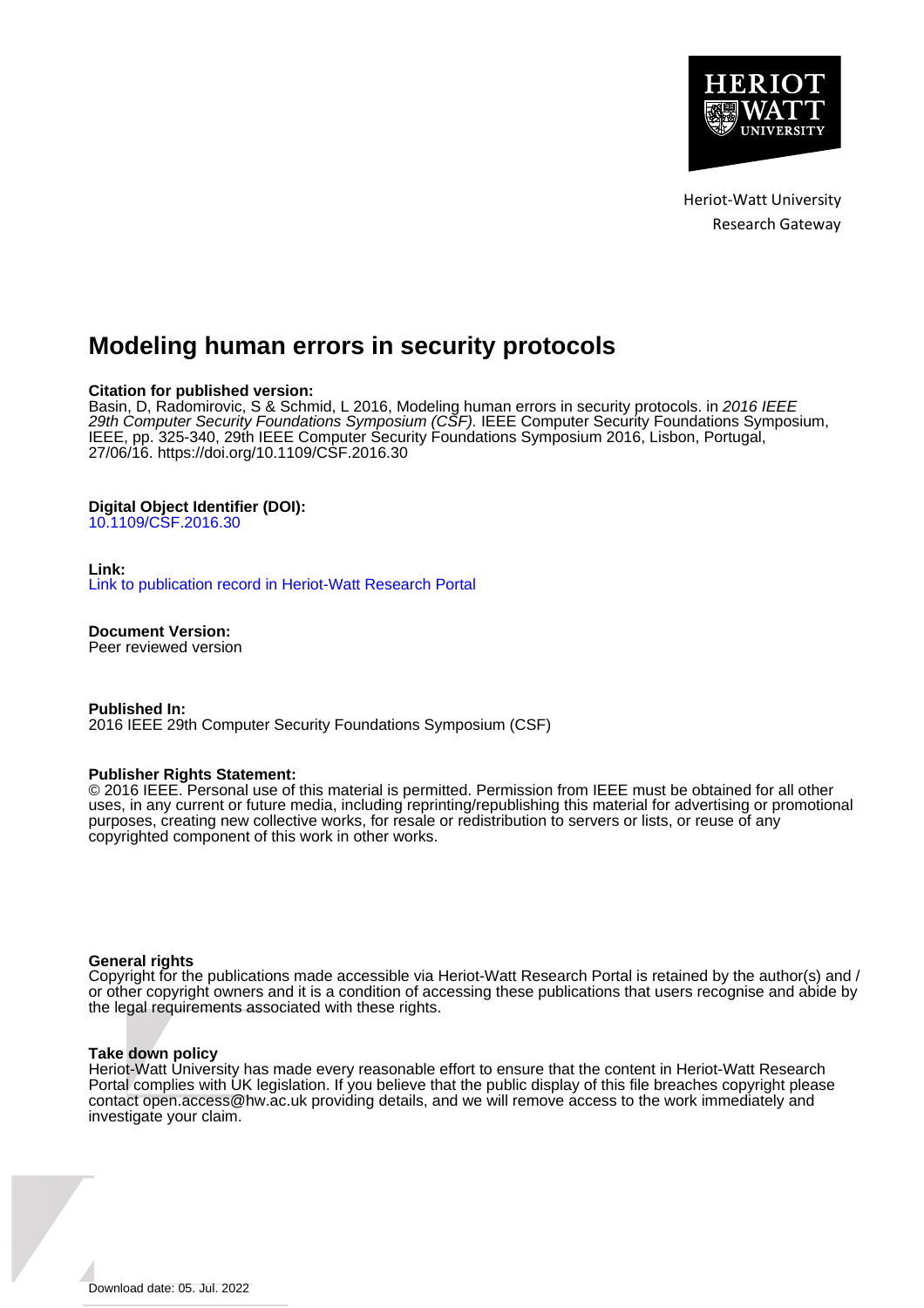# Modeling Human Errors in Security Protocols

*(Full Version)*

David Basin Saša Radomirović Lara Schmid Institute of Information Security, Department of Computer Science, ETH Zürich Email: {david.basin, sasa.radomirovic, schmidla}@inf.ethz.ch

*Abstract*—Many security protocols involve humans, not machines, as endpoints. The differences are critical: humans are not only computationally weaker than machines, they are naive, careless, and gullible. In this paper, we provide a model for formalizing and reasoning about these inherent human limitations and their consequences. Specifically, we formalize models of fallible humans in security protocols as multiset rewrite theories. We show how the Tamarin tool can then be used to automatically analyze security protocols involving human errors. We provide case studies of authentication protocols that show how different protocol constructions and features differ in their effectiveness with respect to different kinds of fallible humans. This provides a starting point for a fine-grained classification of security protocols from a usable-security perspective.

## I. INTRODUCTION

Humans use and interact with security protocols in many contexts, for example during e-banking or to cast their vote in electronic elections. In contrast to protocols where only machines communicate with each other and precisely follow the protocol specification, new opportunities for attacks arise when humans are involved. It is possible that users do not understand what they should and should not do and even knowledgeable users may neglect to perform some protocol steps due to carelessness.

Attackers, of course, are well aware of human fallibility and exploit this in their attacks. Humans are often targeted because it is easier to get information or access to a system by social engineering rather than by directly attacking machines or breaking the underlying cryptography. For example, many people are fooled by phishing attacks into simply giving away their secret credentials. Moreover, humans are bad at identifying phishing websites even when they are specifically instructed to do so in controlled lab environments [\[4\]](#page-12-0), [\[12\]](#page-13-0). Hence even when security is their primary concern and they are attentive, humans are incapable of performing basic security checks. This problem is exacerbated in everyday situations where security is a secondary concern. Despite the severity of this problem, human weaknesses have received little attention in security protocol analysis. Since there are situations where human interaction in protocols is unavoidable [\[10\]](#page-13-1), we must be able to analyze this interaction.

In this work, we propose a formal model of communication protocols that includes humans and their fallibilities. We define a *human error* as any deviation of a human from the protocol specification. We identify two natural approaches to defining fallible humans that may deviate from the protocol specification to different extents. We then single out one of these approaches where we consider fallible humans that can take arbitrary steps instead of following a specification. This models non-expert humans in everyday protocols.

To support automated reasoning, we build on an existing formalization of security protocols as multiset rewriting theories and extend it with fallible, non-expert humans. The resulting formalism is supported by the automatic verification tool Tamarin [\[20\]](#page-13-2), [\[25\]](#page-13-3) and enables the unbounded verification of security protocols.

We validate our formal model in two case studies. First, we examine an authentication protocol and a proposed improved version thereof. Second, we analyze different phone-based authentication protocols and compare their security guarantees with respect to different kinds of fallible humans. All these protocols have the goal of authenticating a human agent to a remote server and all of them succeed with infallible humans. However Tamarin finds numerous and varied attacks on these protocols arising from different kinds of human errors.

*Contributions:* We present the first formal model of human errors in security protocols. This model makes precise the notion that humans are fallible and may not behave as expected. It thereby bridges the gap between formal models of security protocols that fail to consider human errors and the empirical analyses of protocols that demonstrate how these errors can lead to attacks.

We identify different approaches to defining fallible humans and show how one of them can be formalized and integrated into an existing formalization of security protocols. The resulting model is supported by Tamarin and allows for the unbounded verification of security protocols involving fallible humans. In addition to a distinguished human  $H$  for whom security properties are analyzed, we allow for an arbitrary number of fallible humans in the network. This allows errors made by other humans to affect the security guarantees that hold for H.

We present two applications of our model to automatically finding attacks arising from human errors. First, we analyze an authentication protocol in detail and compare it with a modified version that uses a heuristic to avoid human errors. Second, we compare existing phone-based authentication protocols that use different methods to authenticate a human to a remote server. We examine different authentication properties and consider humans with different skills. The model helps us identify which methods provide effective protection against which kinds of fallible humans.

Our applications show that our model provides a formal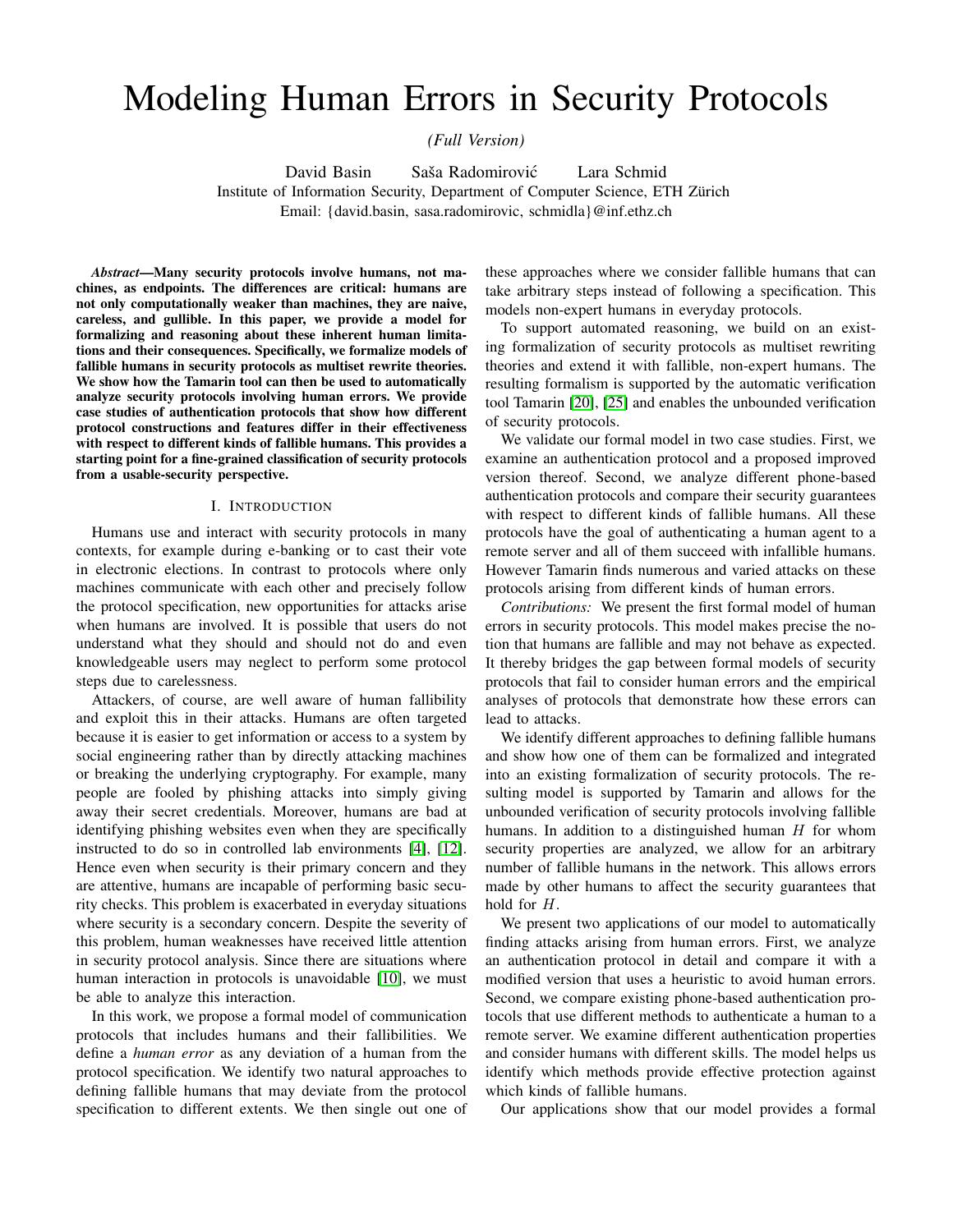basis to understand different security practices and their effects. For instance we identify what information is useful to a human to achieve a given protocol's security goals. Moreover, the model allows us to make fine-grained distinctions between protocols with respect to their resilience to different kinds of human errors. This adds a new dimension to the framework proposed by *Bonneau et al.* [\[8\]](#page-13-4), where all but one of the protocols have previously been compared.

*Organization:* We present in Section [II](#page-2-0) different approaches to defining fallible humans. We give an overview of an existing formal protocol model in Section [III](#page-3-0) and enhance it in Section [IV](#page-5-0) to account for fallible humans. Afterward, we present two applications of our model. In Section [V,](#page-7-0) we analyze one protocol in detail and in Section [VI](#page-9-0) we compare different protocols for authenticating a human to a server. We discuss related work in Section [VII](#page-12-1) and draw conclusions in Section [VIII.](#page-12-2)

## <span id="page-2-0"></span>II. APPROACHES TO DEFINING FALLIBLE HUMANS

We start with a simple model of human capabilities. We assume that humans can perform simple computations but not complex operations. That is, they are able to send and receive messages on specified channels, concatenate (i.e., pair) messages, and split concatenated messages. In our model, humans cannot, unaided, encrypt or decrypt messages; they require computers for this.

A protocol defines the behaviors of agents (computers or humans) by specifying their *role*. We model human agents by keeping track of their knowledge and allowing other agents and the adversary to query and update the human's knowledge. This models that a human can store information from any source and communicate his knowledge to others. We do not limit the number of terms that humans can remember. We define human error considering only a human's behavior, but neither his intention nor the reasons that lead to his errors.

## Definition 1. *A* human error *in a protocol execution is any deviation of a human from his or her role specification. Such a human is said to be* fallible*. A human that does not deviate from his role specification is said to be* infallible*.*

A fallible human gives rise to more system behaviors than an infallible human because, in addition to following the protocol specification, the fallible human can deviate from it. Human agents can therefore be partially ordered by the sets of system behaviors they allow. This leads us to propose two natural approaches to analyzing the security of protocols in the presence of human errors: The *skilled human* approach, where we consider increasingly fallible humans by adding possibilities for human error and the *rule-based human* approach where we remove possibilities for human error.

The two approaches are inspired by the human performance levels that psychologists differentiate between in the GEMS model [\[23\]](#page-13-5). At the skill-based level, a human behaves according to familiar detailed patterns that have led her to the desired or a similar goal before, but she can err. At the rule-based performance level, a human acts according to general rules

<span id="page-2-1"></span>

Fig. 1: Skilled and Rule-Based Human Approaches: Black and gray nodes represent skilled and rule-based humans, respectively. An arrow denotes that the human at the tail node induces only a subset of the system behaviors that the human at the arrow's tip induces.

of the form "in situation  $X$  perform action  $Y$ ". In contrast to psychological models, we assume that a rule-based human will never apply a rule incorrectly; he will always follow exactly the rules he knows. We discuss the two approaches next. However, we focus in this work on the rule-based approach.

## *A. Skilled Humans*

The skilled human approach starts from an infallible human agent, depicted by the node *I* at the top of the hierarchy in Figure [1a.](#page-2-1) In this approach, human errors are modeled by weakening the infallible human agent to a *skilled human* agent who can make a fixed number of mistakes. Thus while the infallible human agent represents an expert human who never errs, the skilled human agent represents a human that knows the protocol's steps, but can make a slip.

An example of a skilled human is an expert user that knows what she must do, but skips a verification step of the protocol due to inattentiveness. In Figure [1a,](#page-2-1) each black node in the hierarchy represents a skilled human agent. Depending on the specified mistakes that the human can make, more or fewer system behaviors are possible. This approach allows us to examine which specific errors lead to attacks on protocols.

#### *B. Rule-Based Humans*

The rule-based human approach starts from an *untrained human* agent depicted by node *U* at the bottom of the hierarchy in Figure [1b.](#page-2-1) The untrained human does not know the protocol specification and may blindly follow any adversarial instruction he is given. That is, the untrained human agent can perform any action permitted by the execution model. In this approach, *rule-based human* agents are defined by strengthening the untrained human agent with a set of rules that he must follow. This models a human that does not know the protocol specification but adheres to some basic guidelines.

An example of this is a human who knows he must only type his password into a trusted device, even if he does not know the detailed steps of the protocol he participates in. Rulebased human agents are shown as gray nodes in Figure [1b.](#page-2-1) While the untrained human can behave arbitrarily, the rules of a rule-based human restrict his possible behaviors and thus the system behaviors. We will fix a set of guidelines in Section [IV-C,](#page-5-1) when we formally define rule-based humans.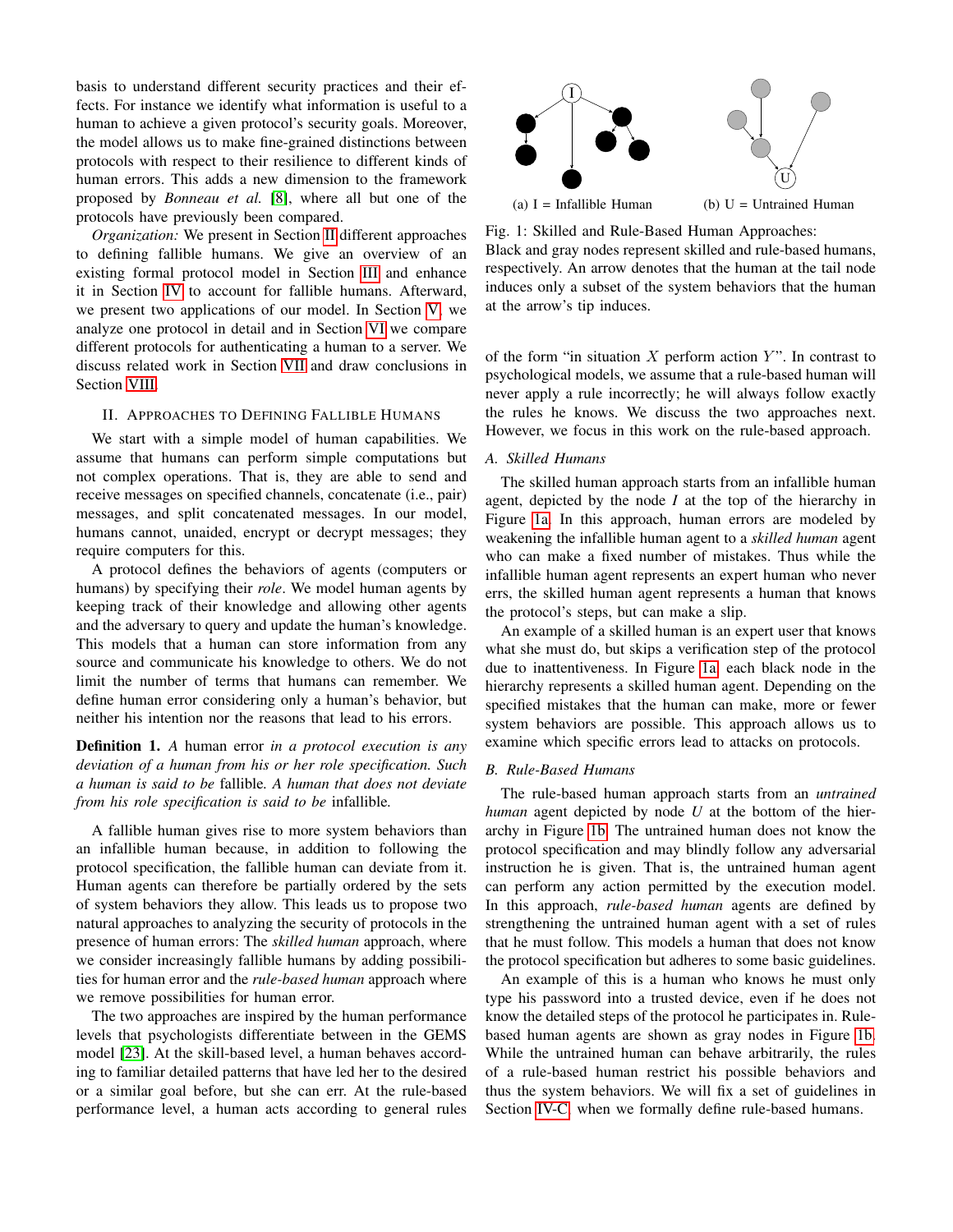## III. MODELING SECURITY PROTOCOLS

<span id="page-3-0"></span>In this section, we summarize an existing security protocol model that we extend, in the next section, to account for fallible humans. The model presented here is based on the Tamarin model [\[20\]](#page-13-2), [\[25\]](#page-13-3) with some minor extensions for representing channels with security properties [\[5\]](#page-13-6).

## *A. Preliminaries*

The term algebra of *messages* is given by  $\mathcal{T}_{\Sigma}(X)$ , where  $\Sigma$  is a signature and X a disjoint, countably infinite set of variables. The ground terms are  $\mathcal{T}_{\Sigma}$ .  $F_{sym} \subset \Sigma$  denotes a finite set of function symbols that always contains the functions  $pair(\_,\_)$ , also denoted by  $\langle \_,\_\rangle$ , for pairing,  $\pi_1(\_)$  and  $\pi_2(\_)$ for the first and second projection of a pair of terms, and  $h(\_)$ for hashing terms. Moreover,  $F_{sym}$  contains function symbols for symmetric and asymmetric encryption as well as creating and verifying digital signatures. For a message  $m$  and a key k, the functions senc $(m, k)$  and sdec $(m, k)$  denote symmetric encryption and decryption,  $aenc(m, k)$  and  $adec(m, k)$  denote asymmetric encryption and decryption, and  $sign(m, k)$  and verify( $sign, m, k$ ) are used for signing messages and verifying signatures. The function  $pk(k)$  represents the public key corresponding to the private key  $k$ . The standard equational theory for these functions is given in [\[5,](#page-13-6) Appendix A].

 $\Sigma$  also contains the two countably infinite sets of fresh and public constants, denoted by  $C_{\text{free}}$  and  $C_{\text{pub}}$ , respectively. Fresh constants model the generation of nonces, whereas public terms represent agent names and other publicly known values. The sets  $F_{sym}$ ,  $C_{fresh}$  and  $C_{pub}$  are pairwise disjoint. We denote sequences with square brackets and use the operator · to concatenate sequences.

#### *B. Protocol Specification*

We use the extended Alice&Bob notation of [\[5\]](#page-13-6) to specify security protocols. A simple protocol specification, for a fictitious protocol called *SimpleProtocol*, is shown in Figure [2.](#page-3-1) The protocol specifies two roles named  $S$  and  $R$ . Initially  $S$ knows R, while R knows S and the message  $m_2$ , as indicated with the keyword knows. In the first step,  $S$  generates a fresh message  $m_1$ , indicated with the keyword fresh, and sends it to R over an insecure channel, denoted by  $\circ \rightarrow \circ$ . Then R responds with the message  $m_2$  over a secure channel, denoted by  $\rightarrow \rightarrow$ . This channel notation is taken from Maurer and Schmid's channel calculus [\[19\]](#page-13-7). In addition to the two channels shown in Figure [2,](#page-3-1) we shall use the expressions  $A \rightarrow \infty B$  and  $A \rightarrow \infty B$ to denote authentic and confidential channels from  $A$  to  $B$ , respectively. On an authentic channel, the adversary can read the communicated message but cannot modify the message or its sender. Conversely, the adversary cannot learn a message sent on a confidential channel. However, he can change the sender of a message sent on a confidential channel or send arbitrary messages from his own knowledge on it. A secure channel is a channel that is both authentic and confidential.

*Role scripts* are the projections of an extended Alice&Bob protocol specification to individual roles. They correspond to *strands* in the strand spaces model [\[27\]](#page-13-8) and *processes* in the

<span id="page-3-1"></span>

| $\Omega$ . |                                                    | $S: \; \; \text{knows}(R)$                        |
|------------|----------------------------------------------------|---------------------------------------------------|
| $\Omega$ . |                                                    | $R: \; \; \text{knows}(S, m_2)$                   |
|            |                                                    | 1. $S \rightarrow \infty$ R : fresh $(m_1) . m_1$ |
|            | 2. $\mathbb{R} \longrightarrow \mathbb{S}$ : $m_2$ |                                                   |

Fig. 2: Protocol *SimpleProtocol* in Alice&Bob notation.

<span id="page-3-2"></span>
$$
[Start(S, R), \text{Fresh}(S, m_1), Send(S, ins, R, m_1), \text{Receive}(S, sec, R, m_2)]
$$

Fig. 3: Role Script of role 
$$
S
$$
 for SimpleProtocol.

applied pi calculus [\[3\]](#page-12-3). Formally, a role script is a sequence of *events*  $e \in \mathcal{T}_{\Sigma \cup RoleActions}(X)$ , where  $RoleActions =$ {Send, Receive, Start, Fresh} and the top-level function symbol of  $e$  is in  $RoleActions$ . Send and receive events are of the form  $Send(A, l, P, m)$  and  $Receiving(A, l, P, m)$ , where A is the role executing the event,  $l \in LinkProp$  ${\{ins,auth, conf, sec\}}$  indicates the type of channel over which a message is sent,  $P \in C_{pub}$  is a role's name, and  $m \in \mathcal{T}_{\Sigma}(X)$  is a message. The channel types ins, auth, conf, and sec denote insecure, authentic, confidential, and secure channels and correspond in the obvious manner to the channel symbols in the Alice&Bob notation. In a send event, the communication partner  $P$  is the intended recipient of the message m. In a receive event, the communication partner P is the apparent sender, as the adversary may have forged the message, and  $m$  is the expected message pattern. The fresh event  $F \text{resh}(A, m)$  indicates that the role A generates a fresh message m and the start event  $Start(A, m)$  indicates the initial knowledge  $m$  of the role  $A$ . The start event is the first event of a role script and occurs only once.

Figure [3](#page-3-2) shows the role script of S for *SimpleProtocol*. The first event of the role script is the  $Start(S, R)$  event, where S is the name of the executing role and  $R$  is the role's initial knowledge. The second event  $Fresh(S, m_1)$  denotes that S generates the fresh value  $m_1$ . The third and fourth events denote that  $S$  sends  $m_1$  to  $R$  over an insecure channel and receives  $m_2$  from R over a secure channel, respectively.

#### *C. Execution Model*

We use Tamarin's execution model [\[20\]](#page-13-2), [\[25\]](#page-13-3), which is defined by a multiset term-rewriting system. A system state is a multiset of *facts*. There are two types of facts, *linear facts* and *persistent facts*. Linear facts model exhaustible resources and they can be added to and removed from the system state. Persistent facts model inexhaustible resources and can only be added to the system state. Persistent fact symbols are prefixed with an exclamation mark. The initial system state is the empty multiset. A trace  $tr$  is a finite sequence of multisets of actions  $a$  and is generated by the application of labeled state transition rules of the form  $\overrightarrow{prem}$   $\overrightarrow{a}$  conc. A state transition rule is applicable when the current state contains facts matching the premise prem. The rule's application removes the matching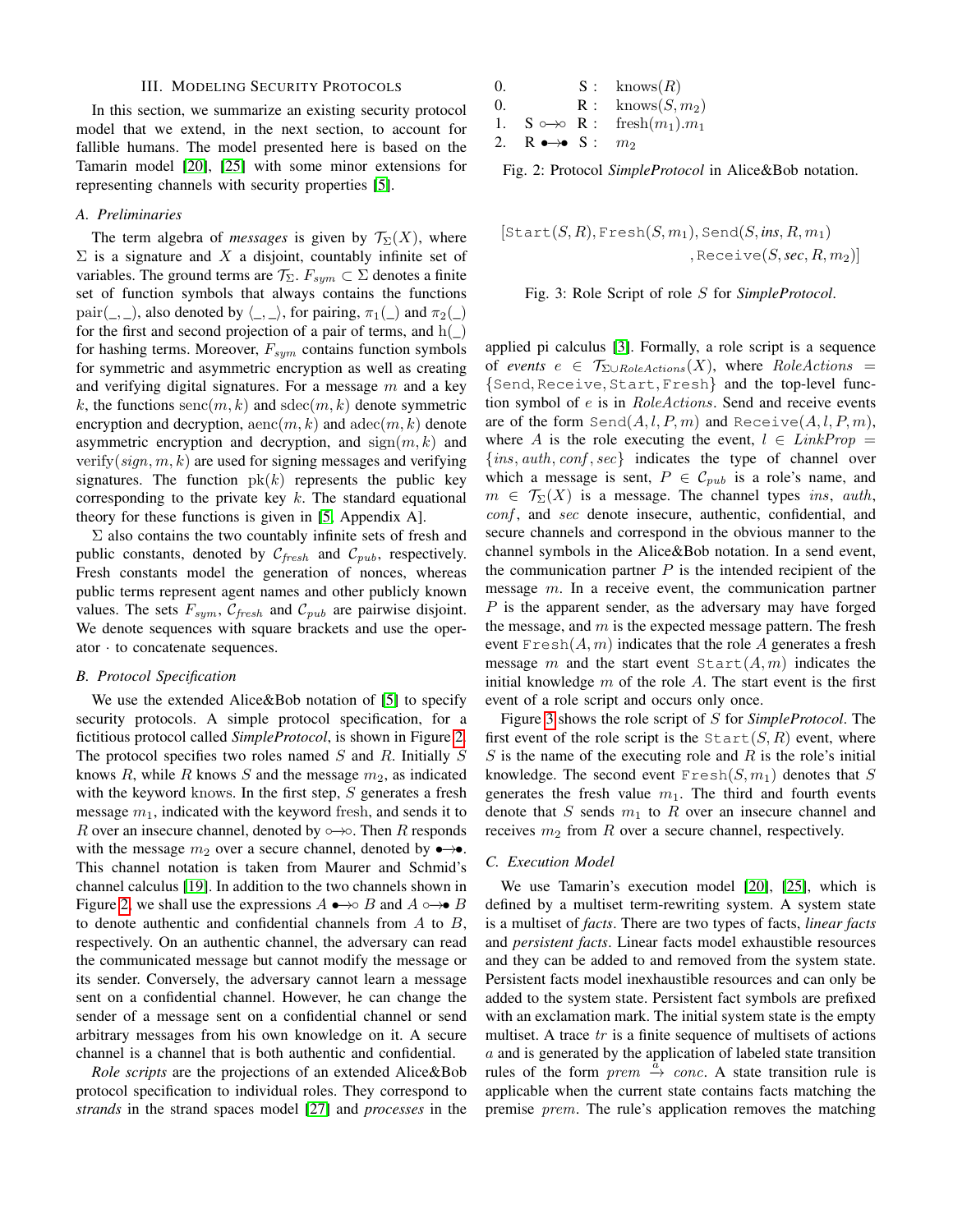<span id="page-4-0"></span>
$$
[ \qquad ] \qquad \xrightarrow{\text{Start}(S,R)} \qquad [AgSt(S, 0, R)] \quad (S0)
$$

$$
[\mathsf{AgSt}(S,0,R),\mathsf{Fr}(m_1)] \xrightarrow{\text{Fresh}(S,m_1)} [\mathsf{AgSt}(S,1,\langle R,m_1 \rangle)] \quad \text{(S1)}
$$

$$
[AgSt(S, 1, \langle R, m_1 \rangle)] \xrightarrow{\text{Send}(S, ins, R, m_1)} \text{[AgSt}(S, 2, \langle R, m_1 \rangle), \text{Out}_{ins}(\langle S, R, m_1 \rangle)] \quad (S2)
$$

$$
[AgSt(S, 2, \langle R, m_1 \rangle), In_{sec}(\langle R, S, m_2 \rangle)]
$$
  
\n
$$
\xrightarrow{\text{Receive}(S, sec, R, m_2)} [AgSt(S, 3, \langle R, m_1, m_2 \rangle)]
$$
 (S3)

## Fig. 4: Agent rules for agent S of protocol *SimpleProtocol*.

linear facts from the state, adds instantiations of the facts in the conclusion conc to the state, and records the instantiations of actions in  $a$  in the trace. The set of all traces of a set of rules  $\mathcal R$  is denoted by  $TR(\mathcal R)$ .

We use the HISP model extension of Tamarin [\[5\]](#page-13-6) to give a semantics to Alice&Bob protocols. A complete protocol model consists of the fresh rule, adversary rules, channel rules, and agent rules. The fresh rule

<span id="page-4-1"></span>
$$
[ \quad ] \rightarrow [Fr(x)] \tag{F1}
$$

produces the fact Fr(x) where  $x \in \mathcal{C}_{\text{fresh}}$ . No two applications of this rule pick the same element  $x \in \mathcal{C}_{\text{fresh}}$  and this is the only rule that can produce terms  $x \in \mathcal{C}_{\text{free}}$ . We use Tamarin's standard Dolev-Yao adversary [\[13\]](#page-13-9) rules and the HISP channel rules to model the sending and receiving of messages over authentic, confidential, and secure channels. Agent rules specify the agents' state transitions and communication.

Given a role script of a role  $A$ , the corresponding agent rules are produced as follows. For every event  $e$  in the role script, we obtain a transition rule  $\text{prem} \overset{a}{\rightarrow} \text{conc}$ . The label of the rule contains the event, i.e.,  $e \in a$ . The premise prem contains an agent state fact  $\text{AgSt}(A, c, kn)$ , which keeps track of the state of agent  $A$ , the protocol step  $c$  the agent is in, and the agent's knowledge kn. The conclusion *conc* contains the subsequent agent state fact  $\text{AgSt}(A, c', kn')$ . If e is a send event  $Send(A, l, P, m)$ , then the rule's *conc* additionally contains an outgoing message fact  $Out_l(\langle A, P, m \rangle)$ . If e is a receive event Receive $(A, l, P, m)$ , then prem contains an incoming message fact  $\ln_l(\langle P, A, m \rangle)$ . If e is a fresh event Fresh $(A, x)$ , then prem contains a fresh fact  $Fr(x)$ . Finally, if e is a start event  $\text{Start}(A, i)$ , then it is translated to a setup rule where *conc* contains the initial agent state  $\text{AgSt}(A, 0, i)$ .

Example 1. Consider the role script of S in *SimpleProtocol* shown in Figure [3.](#page-3-2) Recall that  $S$  first sends a fresh message  $m_1$  over an insecure channel to R and then receives from R a message  $m_2$  over a secure channel. The agent rules for the agent  $S$  are shown in Figure [4.](#page-4-0) The Setup Rule [\(S0\)](#page-4-0) can be applied in every system state. Therefore, its premise is empty. The conclusion of the setup rule contains the Agent State 0 of  $S$ , with the initial knowledge  $R$ . The first premise of the rule  $(S1)$  is that S is in Agent State 0 where R is in its knowledge. The second premise  $Fr(m_1)$  denotes a fresh value  $m_1$ . Fr facts are produced by Rule [\(F1\)](#page-4-1). In the conclusion, the knowledge in the agent state of  $S$  is updated with the fresh message  $m_1$  and S proceeds to Agent State 1. For the send event [\(S2\)](#page-4-0), the rule's premise consists of the current agent state. The effect of  $S$  sending a message to an insecure channel is that the fact Out*ins* is now available in the network, expressed by the corresponding fact in the conclusion. The second fact in the conclusion expresses that agent S proceeds to the next agent state and keeps the same knowledge. Rule  $(S3)$  expresses that S receives the message  $m<sub>2</sub>$ , from  $R$ , over a secure channel, which is denoted by the fact In*sec* in the premise. In the conclusion, the knowledge in the agent state of  $S$  is updated with the received message  $m_2$ and S proceeds to the next agent state.

#### <span id="page-4-2"></span>*D. Security Properties*

We instrument protocol rules with additional actions in order to reason about the protocol's security properties. Following *Lowe* [\[17\]](#page-13-10), we use the actions  $\text{Running}(A, B, m)$  and Commit $(A, B, m)$  to define authentication properties. The actions are added to the rules corresponding to the protocol steps of an agent A, where A believes a given property to hold with respect to some partner  $B$  and message  $m$ .

We consider entity and message authentication [\[21\]](#page-13-11). *Entity authentication* states that one agent can be sure that another agent has the identity she claims and that she actually participated in the protocol: Whenever an agent  $B$  commits to a protocol execution with another agent A, then A was participating in the protocol recently. To capture recentness, we require that there is some event of A between the start event of  $B$  and  $B$ 's claim. A formal definition of entity authentication is given in Definition [2](#page-13-12) of Appendix [A.](#page-13-13)

One way to authenticate humans is to ask them for something they know, like a password. If the correct password is received as a response, we conclude that the right person participated in the protocol. Another way is to check something the human possesses  $[21]$  such as a device D that he carries with him and to which he has exclusive access. If an agent  $B$  has the guarantee that a human  $H$ 's device  $D$ recently participated in the protocol, then we say that *device authentication* of H to B holds. The assumption thereby is that  $D$  is only accessible to the human  $H$  that is being authenticated. See Definition [3](#page-13-14) of Appendix [A.](#page-13-13)

*Message authentication* holds when an agent B can be sure that a message was sent by another agent A. In contrast to entity authentication, we do not require the recentness of the sending event. A protocol provides message authentication of message  $m$  from an agent  $A$  to an agent  $B$  if whenever  $B$ believes to receive message  $m$  from  $A$ , then  $A$  previously sent m. See Definition [4](#page-13-15) of Appendix [A.](#page-13-13)

Finally, we define *secrecy* in standard manner: a message m is secret if the adversary does not learn it. See Definition [7](#page-14-0) of Appendix [A](#page-13-13) for secrecy's formal definition.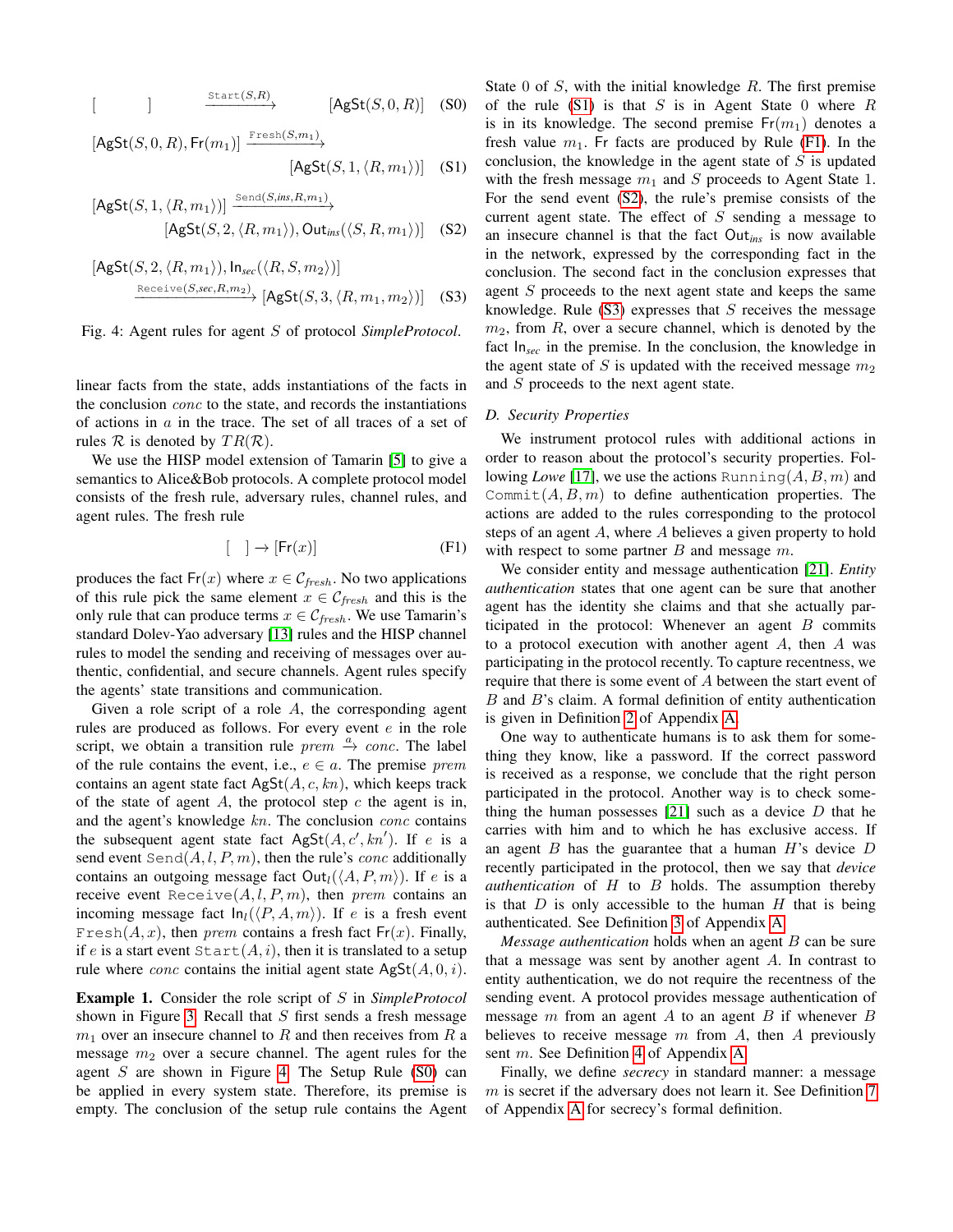## IV. FORMALLY MODELING FALLIBLE HUMANS

<span id="page-5-0"></span>We now extend the above model to account for human errors. We first introduce the untrained-human rules and describe how infallible and untrained humans are modeled. Afterward, we introduce predicates to model rule-based humans.

## <span id="page-5-3"></span>*A. Untrained-Human Rules*

We construct agent rules for human roles in the same manner as for the other roles of a protocol shown in Section [III.](#page-3-0) However, we also model that a human can make errors and deviate from the protocol specification. Therefore we introduce the *untrained human rules*. These rules model human knowledge as a database HK represented by key/value pairs that can be updated and queried by any agent, including the adversary. We refer to these pairs as tag/value pairs to avoid confusion with cryptographic keys. Tags allow, for example, differentiating between facts that represent passwords and user names.

We assign unique tags to messages with the function  $Tag\colon \mathcal{T}_{\Sigma}(X) \to \mathcal{T}_{\mathcal{C}_{pub}\cup \{\text{pair}\}}(X)$ , which is a homomorphism between  $\mathcal{T}_{\Sigma}(X)$  and  $\mathcal{T}_{\mathcal{C}_{pub}\cup\{\text{pair}\}}(X)$  considered as semigroups with respect to the (associative) pairing function. An explicit construction of the tag function is given in Appendix [C.](#page-14-1) We add tags to all agent rules that contain a send or receive event to or from a human role. The tag assignment is based on the representation of a message in the human's role script. In the following, we write *'varname'* to denote  $Tag(varname)$ . To illustrate the tags, imagine that we modify the protocol *SimpleProtocol*, Figure [2,](#page-3-1) such that S communicates with a human  $H$  instead of  $R$ . For example, for Rule [\(S3\)](#page-4-0) in Figure [4,](#page-4-0) we introduce the tag  $'m_2'$  as follows:

$$
[\mathsf{AgSt}(S, 2, \langle H, m_1 \rangle), \mathsf{In}_{sec}(\langle H, S, \langle \langle m_2 \rangle, m_2 \rangle \rangle)]
$$
  
\n
$$
\xrightarrow{\text{Receive}(S, sec, H, \langle \langle m_2 \rangle, m_2 \rangle)} [\mathsf{AgSt}(S, 3, \langle H, m_1, m_2 \rangle)]
$$

The untrained-human rules formalize arbitrary behavior of fallible humans. They define that in every system state the human's current knowledge can be sent to any agent, including the adversary, over any available channel. Similarly, a term can be received from anyone and stored in the human's knowledge.

To keep track of the human's knowledge, we introduce persistent facts for every message in the human's knowledge.  $HK(H, \langle t, x \rangle)$  denotes that the human H knows the message x, tagged with t. Figure [5](#page-5-2) depicts three untrained-human rules. At any time, a human can produce a new fresh value  $x$  and store it in his knowledge together with a tag  $t$ . This is modeled by Rule [\(HR1\)](#page-5-2). The premise  $Fr(x)$  of the rule can be produced in any system state with the fresh rule [\(F1\)](#page-4-1). A human can send any message from his knowledge to the network as well as receive any new message from the network and store it in his knowledge. Rules [\(HR2\)](#page-5-2) and [\(HR3\)](#page-5-2) respectively model the sending and receiving of a message over an insecure channel. The model contains analogous rules for the sending and updating of the human's knowledge over authentic, confidential, and secure channels (see Appendix [B\)](#page-14-2). To initialize an untrained human  $H$ , we provide a setup rule that produces for every

<span id="page-5-2"></span>
$$
[\mathsf{Fr}(x)] \qquad \xrightarrow{\text{Fresh}(H,\langle t,x\rangle)} \qquad [\mathsf{IHK}(H,\langle t,x\rangle)] \quad (\mathsf{HR1})
$$

$$
[!HK(H, \langle t, x \rangle)] \xrightarrow{\text{Send}(H, \text{ins}, P, \langle t, x \rangle)} [Out_{\text{ins}}(\langle H, P, \langle t, x \rangle \rangle)] \quad (HR2)
$$

$$
[\ln_{ins}(\langle P, H, \langle t, x \rangle \rangle)] \xrightarrow{\text{Receive}(H, ins, P, \langle t, x \rangle)} \text{[!HK(H, \langle t, x \rangle)]} \text{ (HR3)}
$$

Fig. 5: Untrained-human rules for producing fresh messages, sending messages to and receiving messages from an insecure channel.

message x in H's initial knowledge a fact  $HK(H, \langle t, x \rangle)$  and a corresponding action  $\text{InitK}(H, \langle t, x \rangle)$ .

Similarly to the agent rules, every untrained-human rule is labeled with an action  $\text{Start}(H, \langle t, x \rangle)$ , Fresh $(H, \langle t, x \rangle)$ , Send $(H, l, P, \langle t, x \rangle)$ , or Receive $(H, l, P, \langle t, x \rangle)$ . H denotes the human agent performing the action,  $l$  the channel type, and P the apparent communication partner. In contrast to actions not concerning human roles, the last argument not only denotes the message  $x$ , but also its tag  $t$ .

#### *B. Infallible and Untrained Humans*

Given the agent rules and the untrained-human rules, we next present how we realize infallible and untrained humans. The infallible human follows the role specification and is therefore modeled by the agent rules. That is, except for the fact that all messages are tagged, he is modeled in the same manner as all non-human agents. This (unrealistically) strong model is how human agents are generally modeled.

The untrained human has no knowledge about the protocol and can blindly follow all instructions given to him. He can thereby deviate arbitrarily from the protocol specification. The untrained human agent is therefore modeled by the untrainedhuman rules without further restrictions. As a result, no protocol can ensure the secrecy of messages that the untrained human knows because the adversary can always query the human for these messages, e.g. using social engineering.

## <span id="page-5-1"></span>*C. Rule-Based Humans*

A rule-based human agent is defined by the guidelines he follows. An example of such a guideline is "private keys must be kept secret." Guidelines are simple statements that are expected to be remembered and followed by humans in practice. For example, it is unrealistic for a bank to assume that all customers know every step of an e-banking procedure. However, many service providers require in their terms of service that their customers do not reveal their passwords to other parties.

Guidelines state what the human must or must not do and therefore restrict how the human can deviate from the protocol specification. A rule-based human is formally modeled by the untrained-human rules together with predicates that exclude all traces from consideration that do not satisfy the predicates.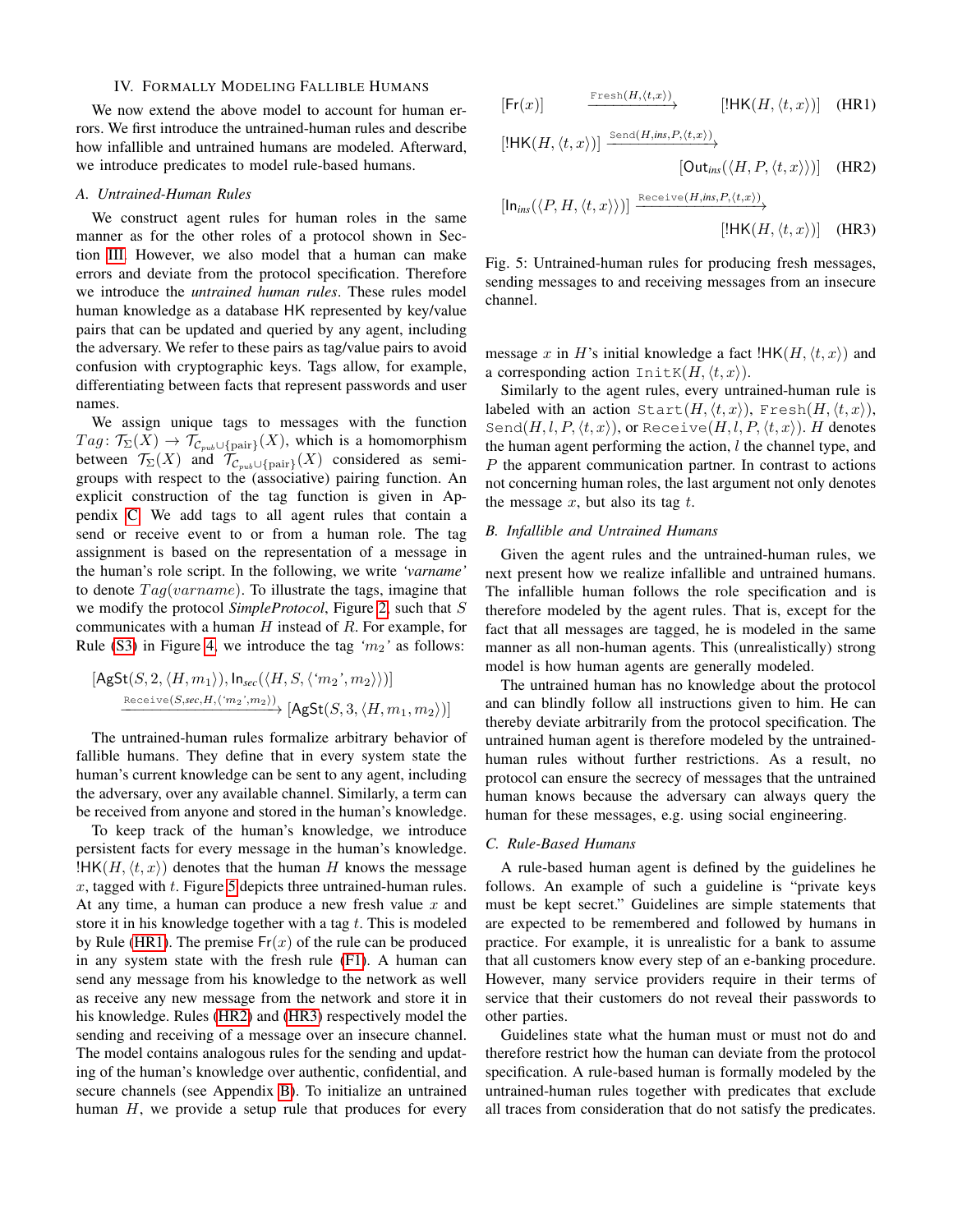<span id="page-6-0"></span> $No\textit{Tell}(H, tag) := \forall \texttt{Send}(H, l, P, \langle t, m \rangle) \in tr, t', m'$ :  $\langle t, m \rangle \vdash_H \langle t', m' \rangle \Rightarrow t' \neq tag$ 

$$
No\text{TellException}(H, tag, stag) :=
$$
  
\n
$$
\forall \text{Send}(H, l, P, \langle t, m \rangle) \in tr, m', R:
$$
  
\n
$$
\text{InitK}(H, \langle trag, R \rangle) \in tr \land \langle t, m \rangle \vdash_H \langle tag, m' \rangle
$$
  
\n
$$
\Rightarrow P = R \land (l = sec \lor l = conf)
$$

$$
NoGet(H, tag) := \forall \text{Receive}(H, l, P, \langle t, m \rangle) \in tr, t', m' : \langle t, m \rangle \vdash_H \langle t', m' \rangle \Rightarrow t' \neq tag
$$

$$
ICompare(H, tag) :=
$$
  
\n
$$
\forall \text{Receive}(H, l, P, \langle t, m \rangle) \in tr, m':
$$
  
\n
$$
\langle t, m \rangle \vdash_H \langle tag, m' \rangle \Rightarrow \text{InitK}(H, \langle tag, m' \rangle) \in tr
$$

Fig. 6: Predicates modeling guidelines of a rule-based human.

Such predicates are expressed as axioms in the Tamarin tool. While one can envision all kinds of guidelines and formalize the corresponding predicates, in this paper we consider only four exemplary predicates.

The four predicates we define are relevant for several reasons. First, they concern three capabilities that are assumed by standard agents in communication protocols: sending, receiving, and comparing messages. Second, the predicates express conditions that must be satisfied in every protocol step rather than a particular protocol step. We prefer such predicates because they correspond to simpler guidelines.

In the following, we write  $\langle t, m \rangle \vdash_H \langle t', m' \rangle$  if a human agent can select the term  $\langle t', m' \rangle$  in  $\langle t, m \rangle$ . Formally,  $\langle t, m \rangle \vdash_H \langle t', m' \rangle \Leftrightarrow \exists i, k : 1 \leq i \leq k \land t = \langle t_1, \ldots, t_k \rangle \land$  $m = \langle m_1, \ldots, m_k \rangle \wedge t' = t_i \wedge m' = m_i.$ 

Our first predicate,  $NoTell(H, tag)$ , specifies traces in which the human  $H$  does not send information of type  $tag$ to anyone. This is relevant for achieving message secrecy. For example, the guideline that private keys must be kept secret is expressed as NoTell(H, *'private key'*). The formal definition of the predicate  $NoTell(H, tag)$  is shown in Figure [6.](#page-6-0) It states that the human H does not send a message  $\langle t, m \rangle$  that contains a subterm  $m'$  with the tag tag. Note that all the predicates in Figure [6](#page-6-0) have at least two arguments: the human agent  $H$ that adheres to the corresponding guideline and the tag  $tag$ referring to the type of message that must or must not be used in the specified manner.

Passwords are another type of information that should not be publicized. However, prohibiting their communication with the NoTell predicate is inappropriate for authentication protocols that require the human to input his password for authentication. Humans that adhere to the corresponding guideline cannot successfully complete such protocols. We thus refine the guideline to require that the human can only send his password to a designated agent over a confidential or secure channel, but not to anyone else. The corresponding predicate,  $No TellExcept (H, tag, stag)$ , states that if the human H associates an agent  $R$  with tag  $rtag$  in his initial knowledge, he never sends a message containing the tag  $tag$  to anyone except to  $R$ . Additionally,  $H$  can only send this message on a confidential or secure channel. In the predicate's formal definition, shown in Figure [6,](#page-6-0) we make use of the action fact InitK that denotes a term in the human's initial knowledge.

The predicate  $NoGet(H, taq)$ , shown in Figure [6,](#page-6-0) states that the human  $H$  rejects any message that contains the tag  $tag. In$ particular, if a human  $H$  rejects a message, this message cannot update the human's knowledge with a fact that originates from another agent. The corresponding guideline helps protect the integrity of some types of information. A common attack, for instance, is to disguise malicious software as a security update of a popular software package. A safe update method is to use the software's built-in update mechanism. Humans should therefore only use the built-in mechanism and not follow a suggested link to an updater. This can be expressed with the predicate NoGet(H, *'update link'*).

Humans are known to skip verification steps. A human asked to confirm a transaction is likely to proceed without paying close attention to details. Stating a guideline that requires the human to pay attention is not a satisfactory solution. A simple technique to make a human pay more attention is to ask him for input and afterward provide him with information that must be verified along with a random code used for confirmation. Some humans may of course still ignore the comparison and simply enter the code, but others will not. Our final predicate distinguishes between these two types of humans. The  $ICompare(H, tag)$  predicate states that whenever the human  $H$  receives a message with tag  $taq$ , he compares it to the message associated with the same tag in his initial knowledge. The effect of this predicate, in combination with the untrained human rules, is that the human agent either ignores the entire message or verifies the tagged subterm.

Summarizing, these four predicates allow us to model human agents that never send or receive a message, or always perform certain comparisons. Furthermore, we have illustrated on the example of NoTell, that the corresponding guidelines can be made more specific when necessary. The  $No \textit{Telle} \textit{xcept}(H, tag, stag)$  predicate describes the same property as  $NoTell(H, tag)$  but allows us to make an exception for a trusted agent associated with the tag  $rtag$ . In a similar manner, the other guidelines could be made more specific. However, as we will show in the next sections, humans who follow the rules introduced here are sufficiently strong to avoid many attacks.

#### *D. Errors of other Fallible Humans*

We have introduced the means to formalize all roles appearing in the protocol specification. In addition, we allow for an arbitrary number of untrained human agents. We thereby single out a distinguished human agent for which we examine the security properties. This distinguished human can be an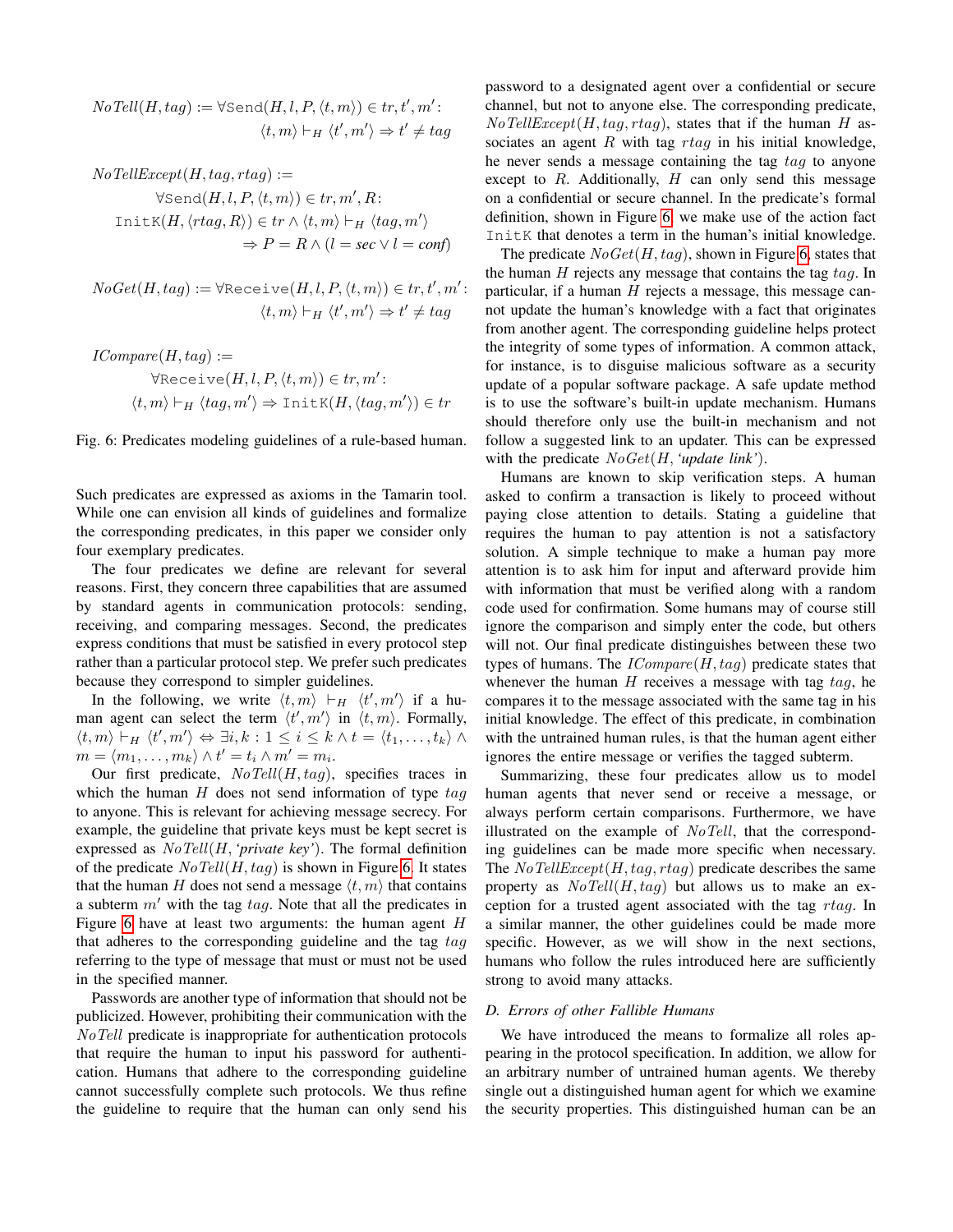<span id="page-7-1"></span>

| 0.  |                                      | $H: \text{knows}(D, P, S, pw, idH, idS)$                                            |
|-----|--------------------------------------|-------------------------------------------------------------------------------------|
| 0.  |                                      | $D:$ knows $(H, idH, pk(skS))$                                                      |
| 0.  |                                      | $S: \text{knows}(skS, H, idS, pw, idH)$                                             |
| 1.  | $H \rightarrow \bullet \quad P : S$  |                                                                                     |
| 2.  | $P \rightarrow \bullet S : 'start'$  |                                                                                     |
| 3.  |                                      | $S \rightarrow \bullet \quad P : \text{ fresh}(rS).idS, rS$                         |
| 4.  | $P \rightarrow \bullet D : idS, rS$  |                                                                                     |
| 5.  | $D \rightarrow \bullet H : idS$      |                                                                                     |
| 6.  | $H \rightarrow \bullet D : pw, idH$  |                                                                                     |
| 7.  |                                      | $D \rightarrow \bullet \quad P: \text{ fresh}(rD).\text{aenc}(rD, \text{pk}(skS)),$ |
|     |                                      | $\text{senc}(\langle f(rS), idH, pw \rangle, f(rS, rD))$                            |
| 8.  |                                      | $P \rightarrow S : \text{aenc}(rD, pk(skS)),$                                       |
|     |                                      | $\text{senc}(\langle f(rS), idH, pw \rangle, f(rS, rD))$                            |
| 9.  |                                      | $S \rightarrow \bullet \quad P : \text{senc}(f(rD), f(rS, rD))$                     |
|     |                                      | 10. <b>P</b> $\rightarrow$ <b>D</b> : senc $(f(rD), f(rS, rD))$                     |
| 11. | $D \rightarrow\bullet H$ : 'success' |                                                                                     |
|     |                                      |                                                                                     |

Fig. 7: *MP-Auth* protocol

instantiation of any human definition. The additional human agents that we allow for are always untrained. This models that an adversary can trick as many humans as he wants into blindly following his instructions when this helps him to attack the distinguished human. Our model is thus a Dolev-Yao model with untrained humans and a distinguished test human that may be infallible, untrained, or guided by one or more of the rules that we introduced.

#### V. CASE STUDY IN PROTOCOL ANALYSIS

<span id="page-7-0"></span>To validate the utility of our approach, we illustrate how it can be used to automatically find attacks that arise from human errors. We first present the authentication protocol *MP-Auth* [\[18\]](#page-13-16) and then analyze whether it provides entity and message authentication from a human to a remote server. In the next section, we compare it to five other protocols that have the same aim, but are based on different mechanisms.

*MP-Auth* authenticates a human H to a server S using the human's platform  $P$  and his personal device  $D$ , to which the human has exclusive access. A simplified version of this protocol, obtained by merging  $H$  and  $D$  into a single role, was shown to provide mutual authentication between  $D$  and  $S$  and to establish a secret symmetric session key between these two parties [\[18\]](#page-13-16).

The main idea of the protocol, shown in Figure [7,](#page-7-1) is that a human never needs to enter his password on the platform that may be controlled by an adversary. The device  $D$  has the public key of the server  $S$  preinstalled. We first explain the protocol in detail and then analyze it with respect to entity and message authentication. Afterward, we present a version of the protocol that incorporates a method to harden protocols against human errors and we analyze its effectiveness.

The protocol (Figure [7\)](#page-7-1) proceeds as follows: in Step 1, the human enters the name of the server he wants to communicate with on the platform  $P$ .  $P$  then initiates communication with the server S (Step 2). Next, S produces a fresh value  $rS$  and sends this, together with its identity information  $idS$  via the platform  $P$  to device  $D$  (Steps 3 and 4). We assume that the short-range network connection between D and P is secure. In Step 5,  $D$  displays  $idS$  to the human, who checks if this corresponds to the server he wants to communicate with. If it does, he enters his password  $pw$  and identity  $idH$  on the device. Upon receiving this message, the device produces a fresh nonce  $rD$  and encrypts it with the public key of S. D applies the hash function f to  $rS$  and concatenates it with  $idH$  and  $pw$ . Then,  $D$  encrypts the concatenated message with  $f(rS, rD)$  and the two encrypted messages are sent together to the platform  $P$ , which relays them to the server  $S$  (Steps 7 and 8). The last three steps authenticate the server S to the human H. They are not relevant for entity authentication from  $H$  to  $S$  but will be relevant for message authentication in the next section. In Steps 9 and 10, S applies f to the received  $rD$ and sends it, encrypted with  $f(rS, rD)$ , over P back to D. D checks if  $rD$  corresponds to the nonce that it has previously sent and indicates *'success'* to the human if it does.

We model that  $D$  is preconfigured with the public key of  $S$ by including this key in  $D$ 's initial knowledge. Furthermore, we assume the existence of secure channels between H and P as well as between  $H$  and  $D$ . The first connection from  $P$  to  $S$ is confidential, while the following communication is secure. This models a TLS connection between the two parties.

In the following analysis, we make the realistic assumption that the platform  $P$  is under the adversary's control, i.e., corrupt. We assume that the human only launches applications on a malware-free device  $D$  and therefore do not consider  $D$ to be corrupt. We model  $P$  by omitting its agent rules from the specification. Instead, we model every message that is either sent or received by  $P$  as being received from or sent to the insecure network that is controlled by the adversary.

#### *A. Analysis*

We analyze the *MP-Auth* protocol with the Tamarin tool with respect to both an infallible and an untrained human. The infallible human serves as a best case scenario: If a protocol does not satisfy a property with an infallible human, it will also not satisfy the property with an untrained human. Whenever a property holds for an infallible human, but not for an untrained one, we also examine what rules must be known by a rule-based human for the property to be satisfied. Whenever a property is proven by Tamarin, we only state this and refer to the Tamarin files [\[6\]](#page-13-17) for the detailed specifications, assumptions, and proofs.

We first analyze if entity, device, and message authentication hold in the *MP-Auth* protocol. Afterward, we suggest improvements to the protocol and analyze their effectiveness.

*1) Entity and Device Authentication:* First, we examine if entity authentication and device authentication hold for the different kinds of human agents. The assumption for device authentication is that the human always carries the device D on him and has exclusive access to it.

Claim 1. MP-Auth *provides entity authentication and device authentication from the human* H *to the server* S *for an infallible human but neither property for an untrained human.*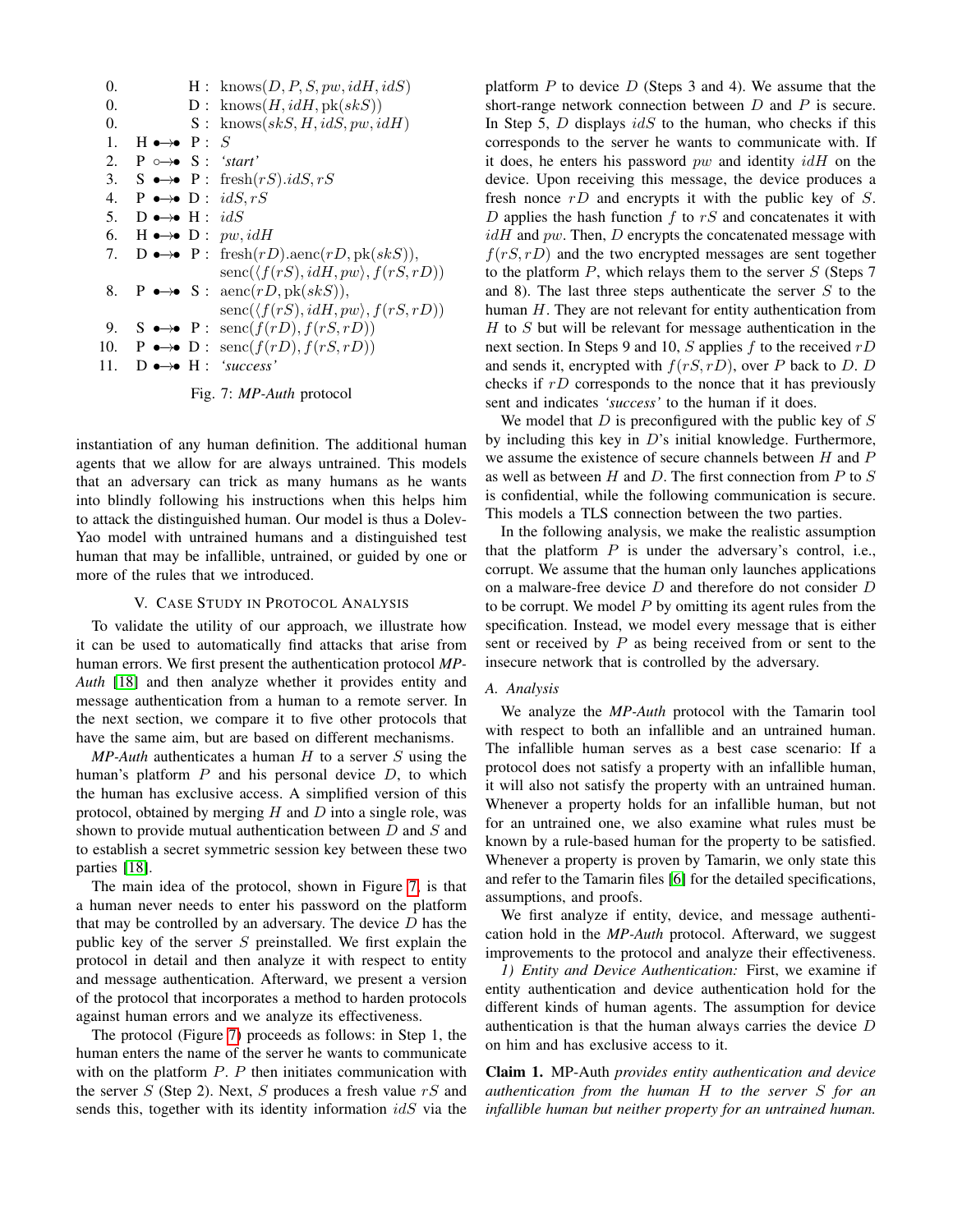*Proof.* For an infallible human, the two properties are proven by Tamarin. In contrast, for an untrained human Tamarin finds attacks for both properties, which can be interpreted as follows: the untrained human can enter his password on the corrupted platform before  $S$  is active, even if this is not foreseen in the specification. An adversary can thus learn the password and therefore generate all messages that  $S$  expects (Steps 2 and 8 in Figure [7\)](#page-7-1). This attack is possible in a trace where the human is only active before the first action of  $S$ and the human's device is not active at all. Consequently, both entity and device authentication fail.  $\Box$ 

We therefore examine a rule-based human, who knows that he must send passwords, i.e., messages tagged with 'pw', only to the device 'D', to which he has a secure channel, and not to anyone else. We use Tamarin to establish the following:

Claim 2. MP-Auth *provides entity authentication, as well as device authentication, from the human* H *to the server* S *for a rule-based human who knows he can only enter the password on the device to which he has a secure channel, expressed by* NoTellExcept(H, *'pw'*, *'D'*)*.*

*2) Message Authentication:* [\[18\]](#page-13-16) describes additional steps to authenticate transactions, which are depicted as Steps 12– 19 in Figure [8.](#page-8-0) After the login phase, a human  $H$  can enter his message  $m$  on the platform  $P$ , which relays it to the server  $S$ . S produces a fresh nonce  $rS_2$  and encrypts it and the message m with the key  $f(rS, rD)$ . Then S sends the result over P to the device  $D$  which can decrypt it.  $D$  displays  $m$  to  $H$  and waits for his confirmation,  $OK$ , that this is the message that H previously sent. Then D computes the function f over  $rS_2$ and  $m$ , encrypts it, and sends it over  $P$  back to  $S$ .

The final protocol for sending a message  $m$  authentically from  $H$  to  $S$  consists of the Steps 1–11 in Figure [7](#page-7-1) followed by the Steps 12–19 in Figure [8.](#page-8-0) We examine whether the second part of the protocol, which we call *MP-Auth\_MA*, satisfies the message authentication property. However, we take into account that at the time when  $m$  is sent there has already been a login protocol. Therefore, the communicating agents already share some knowledge at the beginning of *MP-Auth\_MA*. Next, we justify why we can assume this shared initial knowledge.

Analysis with Tamarin shows that with an infallible human, after the first part,  $D$  and  $S$  agree on the value of  $H$  and on the value of their shared key  $f(rS, rD)$ . More specifically, S can be sure to share these messages with another agent, but does not necessarily know with which other agent. This is because  $S$  never learns what device  $D$  is participating in the same protocol. However,  $D$  can be sure with which server  $S$  it has an agreement. We call this security property a *weak data agreement* between D and S and refer to Definitions [5](#page-14-3) and [6](#page-14-4) of Appendix [A](#page-13-13) for its formal definition. Further examination shows that the same property also holds for a rule-based human who knows that he can only send his password to the device. We thus assume that the human was at least behaving according to this rule in the first part and analyze

<span id="page-8-0"></span>

| 0.         |                                    | $H: \text{knows}(D, P, S, m, idH, idS, OK)$                                         |
|------------|------------------------------------|-------------------------------------------------------------------------------------|
| 0.         |                                    | $D:$ knows $(H, idH, pk(skS), idS, S, rS, rD)$                                      |
| $\Omega$ . |                                    | $S: \text{knows}(skS, H, idS, idH, rS, rD)$                                         |
| 12.        | $H \rightarrow \bullet \quad P: m$ |                                                                                     |
|            | 13. $P \leftrightarrow S : m$      |                                                                                     |
|            |                                    | 14. S $\rightarrow$ P : fresh $(rS_2)$ .senc $(\langle m, rS_2 \rangle, f(rS, rD))$ |
|            |                                    | 15. <b>P</b> $\rightarrow$ <b>D</b> : senc $(\langle m, rS_2 \rangle, f(rS, rD))$   |
|            | 16. $D \rightarrow \bullet H : m$  |                                                                                     |
|            | 17. H $\rightarrow$ D : OK         |                                                                                     |
|            |                                    | 18. D $\rightarrow$ P : senc $(f(m, rS_2), f(rS, rD))$                              |
|            |                                    | 19. <b>P</b> $\rightarrow$ <b>S</b> : senc $(f(m, rS_2), f(rS, rD))$                |
|            |                                    |                                                                                     |



*MP-Auth\_MA* with the shared initial knowledge of D and  $S$  as depicted in Figure [8.](#page-8-0) Consequently, we use the term "untrained-human" here to denote a human who behaves arbitrarily in the new part of the protocol only.

Claim 3. MP-Auth\_MA *provides message authentication of* m *from the human* H *to the server* S *for an infallible human, but not for an untrained one.*

*Proof.* Message authentication for an infallible human is proven by Tamarin. In contrast, Tamarin finds an attack with an untrained human that can be interpreted as follows: An adversary can send his own  $m'$  to the server  $S$ , which will therefore be displayed by  $D$ . However, an untrained human presses  $OK$  without reading the display, and thereby confirms the message  $m'$  from the adversary.  $\Box$ 

To avoid this attack, a human must not press  $OK$  unless he has received his message  $m$  from the device in the previous step. However, this cannot be expressed with the set of guidelines defined in Section [IV-C](#page-5-1) and we show in Appendix [D](#page-15-0) that the *MP-Auth\_MA* protocol does not provide message authentication for any combination of these guidelines.

The above attack is possible because the human does not read his device's display. If he is forced to read the display to proceed in the protocol, then he can no longer ignore it. Next, we analyze an improved version of the protocol that incorporates this idea.

#### *B. MP-Auth\_VC*

We call the improved protocol *MP-Auth\_VC*, which incorporates a verification code, and we explain it on an example. Imagine that the human  $H$  wants his bank server  $S$  to carry out a transaction  $m$ . We model  $m$  to be in  $H$ 's initial knowledge. In practice, H could remember the transaction information by writing the details down on paper.

*Remark.* By modeling the message m in the human's knowledge, we assume that the information noted on paper reflects the human's intention and that he will not misinterpret it.  $\triangle$ 

In the original protocol in Figure [8,](#page-8-0) the device displays in Step 16 all transaction details  $m$ , and the human confirms them by pressing an  $OK$  button in Step 17. We suggest that Steps 16 and 17 are replaced by the following two steps.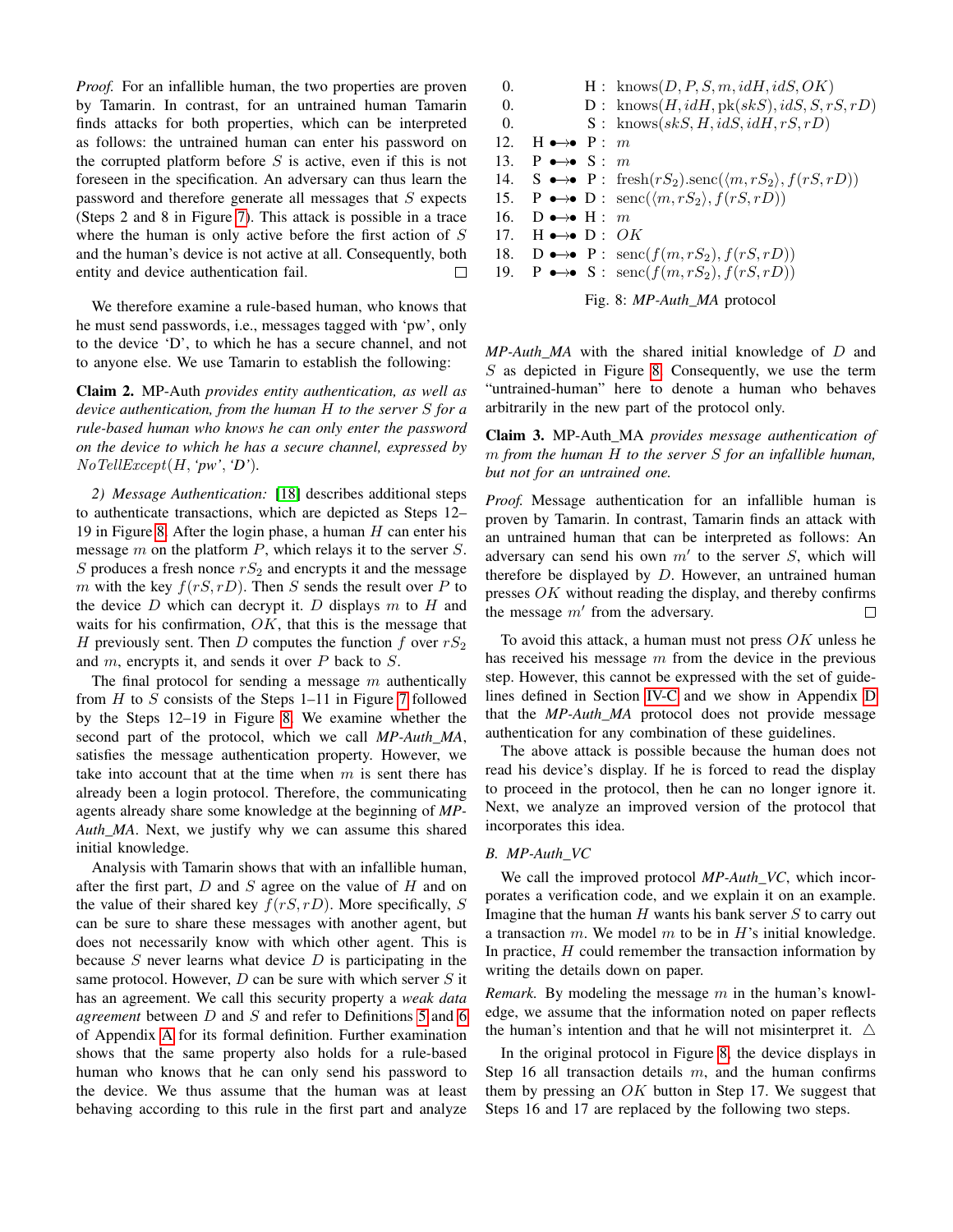16. D  $\rightarrow\rightarrow\rightarrow\rightarrow$  H : fresh $(vc).vc,m$ 17. H  $\rightarrow\bullet$  D :  $vc$ 

Instead of displaying just the transaction details, the device additionally displays "if this is your message, please confirm by entering the following verification code." The code should be fresh and unpredictable in every protocol run. We model this by Step 16 above, where  $D$  sends  $m$  together with a fresh verification code  $vc$  to the human. The protocol only proceeds if the human enters  $vc$  on the device, as in Step 17. A human in this protocol cannot ignore what is displayed on the device and just press  $OK$ . Instead, he is forced to read the display to learn *vc*. Nevertheless, there is an attack possible with an untrained human.

Claim 4. MP-Auth\_VC *provides message authentication of* m *from a human* H *to a server* S *for an infallible human, but not for an untrained one.*

*Proof.* Tamarin proves message authentication for an infallible human. Tamarin finds an attack for an untrained human, which can be interpreted in the context of our transaction example as follows: An adversary can trigger his own transaction  $m'$ . Consequently, the corresponding transaction details are displayed by the device  $D$ . However, an untrained human ignores that  $m'$  should represent his transaction details. Therefore, he wrongly enters  $vc$  on the device and confirms the adversary's transaction.  $\Box$ 

To avoid this attack, we consider a rule-based human who checks at each step where he receives a message  $m$  with the tag *'m'*, whether this corresponds to the message associated with *'m'* in his initial knowledge. This is expressed by the guideline  $ICompare(H, 'm')$ . In our example, this means that whenever the human reads on the display a transaction, he checks that the corresponding information is the transaction information he previously noted on paper. Tamarin establishes the following claim.

Claim 5. MP-Auth\_VC *provides message authentication of* m *from a human* H *to a server* S *for a rule-based human who knows that whenever he receives a message containing* x *with tag 'm', he must check if* x *corresponds to the message associated with 'm' in his initial knowledge, expressed by*  $ICompare(H, 'm').$ 

The improved protocol is thus secure with respect to a rulebased human who performs certain checks. This is because, unlike the original version, it is not possible for the human to ignore the displayed information altogether.

### *C. Conclusion from Case Study*

We have demonstrated that we can use our model to automatically find realistic attacks that are caused by human errors. We considered untrained, rule-based, and infallible humans and showed that entity and device authentication do not hold with untrained humans but hold with rule-based ones.

When considering message authentication, we have seen how attacks arise when humans do not perform certain checks.

We have therefore suggested an improved version of the protocol that enforces such a check. Our analysis shows that this improvement is only effective with a rule-based human. Our model can thus help to find ways to avoid human errors by improving the protocol specifications and the guidelines that humans must follow.

The argument that one protocol improves another is dependent on the set of guidelines we chose in our model. We posit that our four rules provide a good basis for analyzing protocols. They model general guidelines that express what a human must or must not do in every moment. In reality it is expected that humans behave according to such guidelines, for example that they perform basic checks.

#### VI. COMPARING AUTHENTICATION PROTOCOLS

<span id="page-9-0"></span>In this section, we use our model to make fine-grained distinctions between protocols that appear equally secure in the absence of human errors. We compare six mobile phonebased authentication protocols that all aim to authenticate a human to a server but use different mechanisms to achieve this goal.

In addition to *MP-Auth*, we examine the protocols *Cronto* [\[1\]](#page-12-4), *Google 2-Step* [\[2\]](#page-12-5), *OTP over SMS*, and *Phoolproof* [\[22\]](#page-13-18). These protocols were compared by *Bonneau et al.* [\[8\]](#page-13-4) using a framework to analyze protocols designed to replace password-based authentication. The framework compares how usable, deployable, and secure the protocols are. We also consider the recently proposed protocol *Sound-Proof* [\[16\]](#page-13-19) that is also phone-based. We analyze whether each of the protocols provides entity, device, and message authentication from the human  $H$  to the server  $S$ .

In each protocol, a human  $H$  wants to authenticate himself to a server  $S$ . For this purpose, he has access to a platform  $P$ , through which he communicates with the server, and he also has exclusive access to a personal device  $D$ , like a cell phone. As in the previous section, where not stated otherwise, we assume that the channels between  $H$  and  $P$  as well as between H and D are secure, that the first connection from  $P$  to  $S$  is confidential, and that the subsequent communication between  $P$  and  $S$  is secure (modeling TLS). Also like in the previous section, we assume that the platform is under the adversary's control. Again, we analyze the protocols using Tamarin and consider an infallible and an untrained human. A rule-based human is considered when the results for the infallible and untrained human differ.

First, we explain why we examine both entity and message authentication in all protocols. Afterward, we present the protocols and our results.

#### *A. Entity and Message Authentication*

Normally it is a small step to achieve message authentication when entity authentication holds. However, when we take human errors into consideration, this step is no longer straightforward. For this reason, it is necessary to also examine message authentication.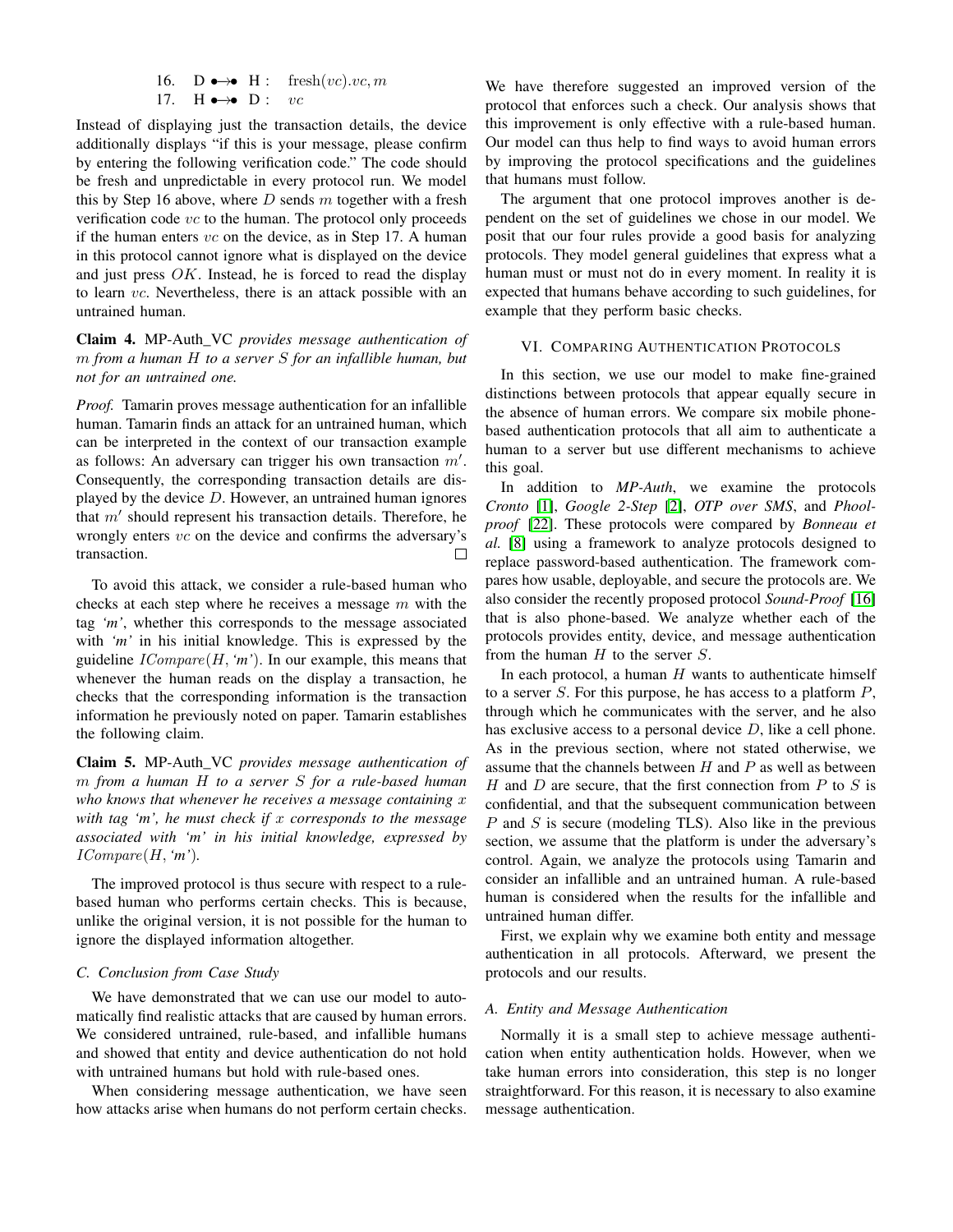Message authentication is often easily achieved when an entity has already been authenticated that is associated with a key. In a setting with two non-human entities  $A$  and  $B$ ,  $A$  can encrypt every message with the previously authenticated key that  $B$  knows belongs to  $A$ . However, this no longer works when a human agent  $H$  is authenticated because end-to-end encryption is not possible. Even if a server  $S$  has correctly authenticated  $H$ ,  $H$  can leave his platform and another human  $H'$  can take over and send commands to  $S$ . As the platform  $P$  is an intermediate party between  $H$  and  $S$ ,  $S$  has no means of detecting this if additional authentication is not done. This problem has already been considered in the context of many password change mechanisms: When a user is already logged in, he must reenter his password prior to setting a new one. This prevents someone else from changing the password in his name, for example during his absence from the platform.

*Remark.* The platform P could continually check if the human is still present, for example using a camera or similar techniques. However, with this approach, the hardware making this check must be trusted and function error-free. In particular, we consider a corrupted platform. In this case, letting the platform check whether the user has changed does not help the server.  $\triangle$ 

From the discussion above we see that even after a successful login, the server must check if message authentication is given after every transaction, or after a batch of transactions.

#### *B. Protocols and Results*

We start by briefly introducing the protocols. We refer to Section [V](#page-7-0) for the description of *MP-Auth* and to Appendix [E](#page-16-0) for more details and the specifications of the other protocols.

*Cronto* is a challenge-response protocol, where the server encrypts a fresh nonce in the form of a cryptogram, a graphical representation of a cipher text, that is displayed on the human's platform. The human uses his auxiliary device to scan the cryptogram. The device then decrypts it and computes a onetime password from the extracted information that is displayed to the human. The human must enter the one-time password, together with his normal password, on the platform.

The *Google 2-Step* protocol models Google's two-factor authentication. After the human enters his identity and password, he receives from the server a fresh code on a second channel. For example, he receives an SMS, i.e., a text message, that is sent to his mobile phone. The human must then enter this code on the platform.

Similarly, *OTP over SMS* is a challenge-response protocol where the server sends a one-time password (OTP) to the human over his device. The one-time password that the human then enters on the platform is a single factor for authentication.

*Phoolproof* is the only protocol we examine that does not start with the step where the human tells his platform to which server he wants to connect. This avoids the human directing his platform to connect to a corrupt server. Instead, the human selects on his device the server from a list of registered servers and the device communicates this choice to the platform. The

<span id="page-10-0"></span>

|                            | <b>Entity Auth.</b> |          | Device Auth.        |  |          | Message Auth.      |          |          |            |
|----------------------------|---------------------|----------|---------------------|--|----------|--------------------|----------|----------|------------|
|                            |                     |          | $R - R$             |  | I)       | $R - R$            |          |          | $R - B$    |
| Cronto                     |                     |          |                     |  |          |                    |          |          |            |
| Cronto MA                  |                     |          |                     |  |          |                    |          | $\times$ | (2)        |
| Google 2-Step $\checkmark$ |                     |          |                     |  |          |                    |          | $\times$ | $\sqrt{2}$ |
| $MP$ -Auth                 |                     | $\times$ | $\mathcal{N}^{(1)}$ |  | $\times$ | $\checkmark^{(1)}$ |          |          |            |
| MP-Auth MA                 |                     |          |                     |  |          |                    |          | $\times$ | $\times$   |
| MP-Auth VC                 |                     |          |                     |  |          |                    |          | $\times$ | (2)        |
| OTP over SMS $\checkmark$  |                     |          |                     |  |          |                    |          | $\times$ | $\sqrt{2}$ |
| Phoolproof                 | $\mathsf{X}$        | $\times$ |                     |  |          |                    |          |          |            |
| Sound-Proof                | $\mathsf{X}$        | $\times$ |                     |  |          |                    | $\times$ |          |            |

(1) with rule  $NoTellException(H, 'pw', 'D')$ (2) with rule ICompare(H, *'m'*)

TABLE I: Entity authentication (Entity Auth.), device authentication (Device Auth.), and message authentication (Message Auth.) of human  $H$  to server  $S$ , with an infallible  $(I)$ , untrained (*U*), and rule-based (*R-B*) human.

device and the server then authenticate each other by a signed challenge-response mechanism. Only after this does the human enter his password on the platform to log in.

*Sound-Proof* is based on the idea that something that identifiably belongs to the human, namely his device, must be in close proximity to the platform used by the human. Whether the device and platform are actually near each other is decided by measuring ambient noise. If the noise measured by both the platform and the device are roughly the same, then they are deemed to be at the same location. The comparison of the two recordings is performed by the device.

Table [I](#page-10-0) shows the results established with Tamarin. The three parts indicate whether the protocols satisfy the properties entity authentication, device authentication, and message authentication from the human to the server, for an infallible human (*I*) and for an untrained one (*U*). Whenever the property holds for an infallible but not for an untrained human, we examine if it holds for a rule-based human (*R-B*). A tick  $\checkmark$  in the table means that the respective authentication property from  $H$  to  $S$  holds, and  $\times$  indicates that it fails. The numbers following the ticks reference what rule must be known by the rule-based human, listed at the table's bottom. Next, we present the most interesting results.

*1) Entity and Device Authentication:* We first discuss which protocols provide entity authentication. Tamarin establishes:

Claim 6. Cronto*,* Google 2-Step*, and* OTP over SMS *provide entity authentication from a human* H *to a server* S *for an infallible human and for an untrained human.*

Entity authentication holds in these protocols because the human must read from his device the one-time password or fresh code from the server and enter it on the platform.

Claim 7. Sound-Proof *and* Phoolproof *neither provide entity authentication from a human* H *to a server* S *for an infallible human nor for an untrained human.*

*Proof.* Tamarin finds attacks for both protocols with an infal-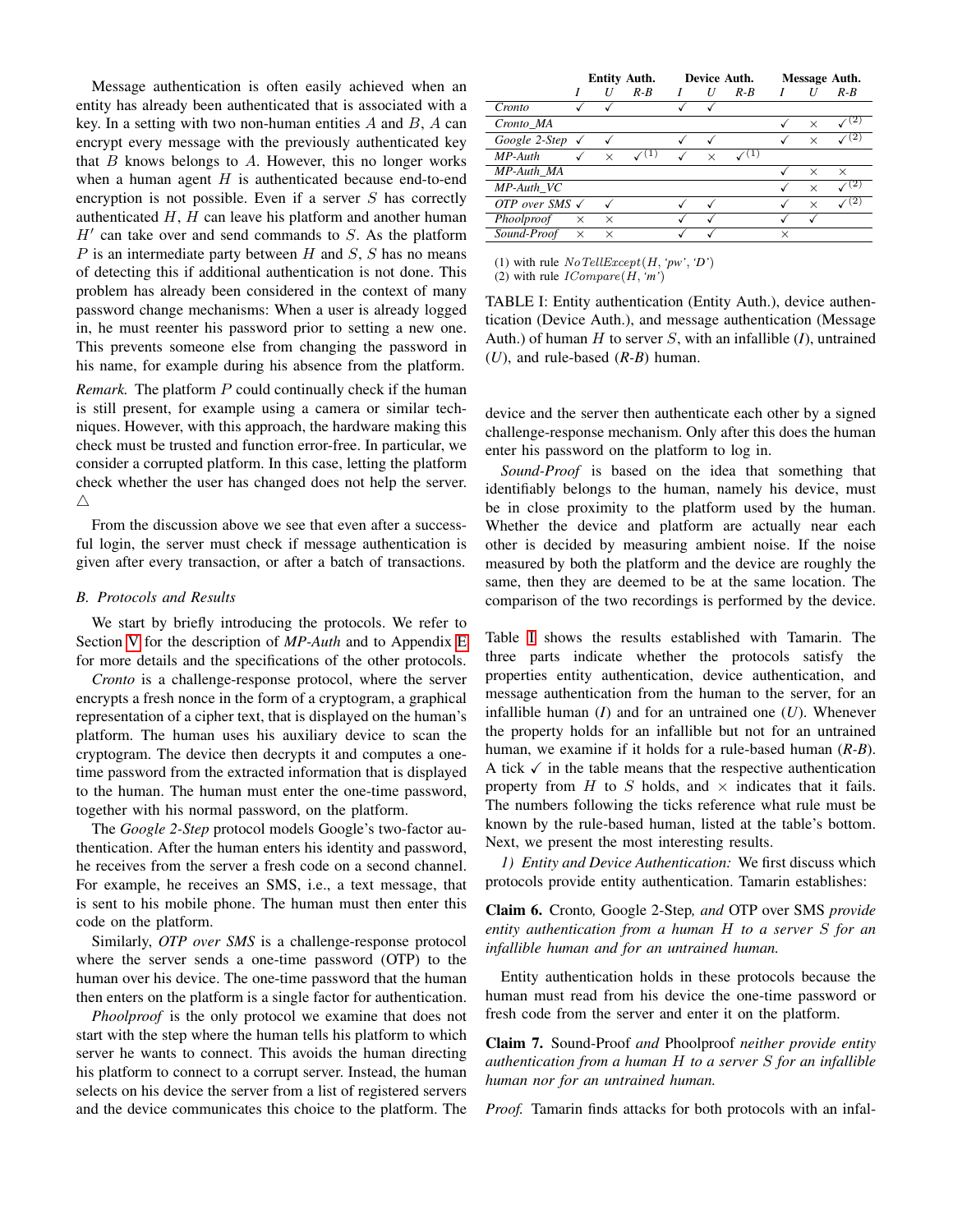lible as well as with an untrained human.

 $\Box$ 

We present an interpretation of the attacks with infallible humans. This attack also works, of course, for untrained humans. In *Sound-Proof*, even if the protocol proceeds as intended, the human  $H$  is only active before the first event of the server  $S$ . This participation need not, however, be recent (as defined in Section [III-D\)](#page-4-2). In *Phoolproof*, entity authentication fails because the adversary can learn the human's password when he enters it on a corrupted platform in a protocol run prior to the moment when  $S$  starts. The password can then be replayed by the adversary at the point of the protocol where  $S$  expects to receive it, and thus  $H$  need not be active between the start and end of S.

Since entity authentication fails, we also examine device authentication (see Section [III-D\)](#page-4-2) for these two protocols. For device authentication, we require that a human  $H$  has exclusive access to his device  $D$ , which he always carries on him. We prove with Tamarin:

## Claim 8. Sound-Proof *and* Phoolproof *provide device authentication of* H *to* S *for an infallible and an untrained human.*

Intuitively, *Phoolproof* satisfies this property because H's device  $D$  must participate in the protocol to send the signed challenge back to S. Similarly, it holds in *Sound-Proof* because the device D communicates over a secure channel to S that the two recordings are equal.

<span id="page-11-0"></span>*2) Message Authentication:* A variation of the *Cronto* protocol can be used for transaction authentication. As it is not clear from the protocol's description whether this can only be done after a login, we examine it as a separate protocol without login. We name this variation of the protocol *Cronto\_MA* and examine whether it provides message authentication. In this version of the protocol, the one-time password is based on both a fresh nonce and the message sent by the human. Also, no password, in addition to the one-time password, must be entered by the human. All remaining protocols do not specify how to authenticate a message m. Nevertheless, as message authentication is important, we examine if the protocol steps can be enhanced to provide this property.

For this purpose, we introduce a fresh message  $m$  that is only known by the human  $H$  at the protocols' start and extend the protocols with m using the results of *Basin et al.* [\[5\]](#page-13-6) on human-interaction security protocol (HISP) topologies. HISP topologies consist of four parties: an infallible human, his personal device, the human's platform, and a server. The human can access his device and his platform, through which he can communicate with the server. The assumption is that the platform is always corrupt. This setup matches with all our protocols when we consider infallible humans.

We use the results of [\[5\]](#page-13-6) as follows. Minimal HISP topologies state necessary conditions for message authentication. Thus, for each of the protocols, we must add the message  $m$  to a set of communication channels that covers one of the minimal topologies. Otherwise, we know that it is impossible to achieve message authentication even with an infallible human. We refer to Appendix [E](#page-16-0) for the resulting protocols in Alice&Bob specification.

Claim 9. *It is impossible to use* Sound-Proof *for message authentication with an infallible human and a corrupted platform.*

*Proof.* It is not possible to cover a minimal HISP topology in this protocol, even if  $m$  is added to every message. By Theorem 2 of [\[5\]](#page-13-6), it follows that with this protocol it is impossible to achieve message authentication with a corrupted platform. П

Claim 10. Cronto\_MA*,* Google 2-Step*, and* OTP over SMS *provide message authentication of* m *from a human* H *to a server* S *for an infallible human, but not for an untrained human.*

*Proof.* Tamarin proves message authentication for an infallible human. Furthermore, in all three protocols, Tamarin finds attacks for an untrained human, which can be interpreted as follows: An adversary can send his own message  $m'$  to the server. Consequently,  $m'$  will be displayed on the device together with the one-time password in *Cronto\_MA* and *OTP over SMS*, and together with the fresh code in *Google 2-Step*. An untrained human reads this challenge from his device and enters it on the platform without checking the corresponding message. With this, he confirms any message  $m'$  of the adversary. In *Google 2-Step*, the adversary additionally must know the password, which he learns when the human enters it on the corrupt platform.  $\Box$ 

We next consider these protocols with a rule-based human who knows that every time he reads information about a message with tag *'m'*, he must check if this message is the one associated with *'m'* in his initial knowledge. This means that a human will only copy the server's challenge from the device to the platform if it is sent together with the transaction that he intended to make. We establish with Tamarin:

Claim 11. Cronto\_MA*,* Google 2-Step*, and* OTP over SMS *provide message authentication of* m *from a human* H *to a server* S *for a rule-based human who knows that whenever he receives a message containing* x *with tag 'm', he must check if* x *corresponds to the message associated with 'm' in his initial knowledge, expressed by* ICompare(H, *'m'*)*.*

We next show with Tamarin that the protocol *Phoolproof* is the only protocol that achieves message authentication even with an untrained human.

Claim 12. *The* Phoolproof *protocol provides message authentication of* m *from a human* H *to a server* S *for an infallible as well as for an untrained human.*

The human not only enters the name of the server  $S$  but also the message  $m$  on the device  $D$ .  $D$  then signs  $S$  and  $m$ before sending them over the corrupt platform  $P$  to  $S$ . The adversary cannot forge D's signature and therefore cannot alter the message  $m$  that is sent by the human.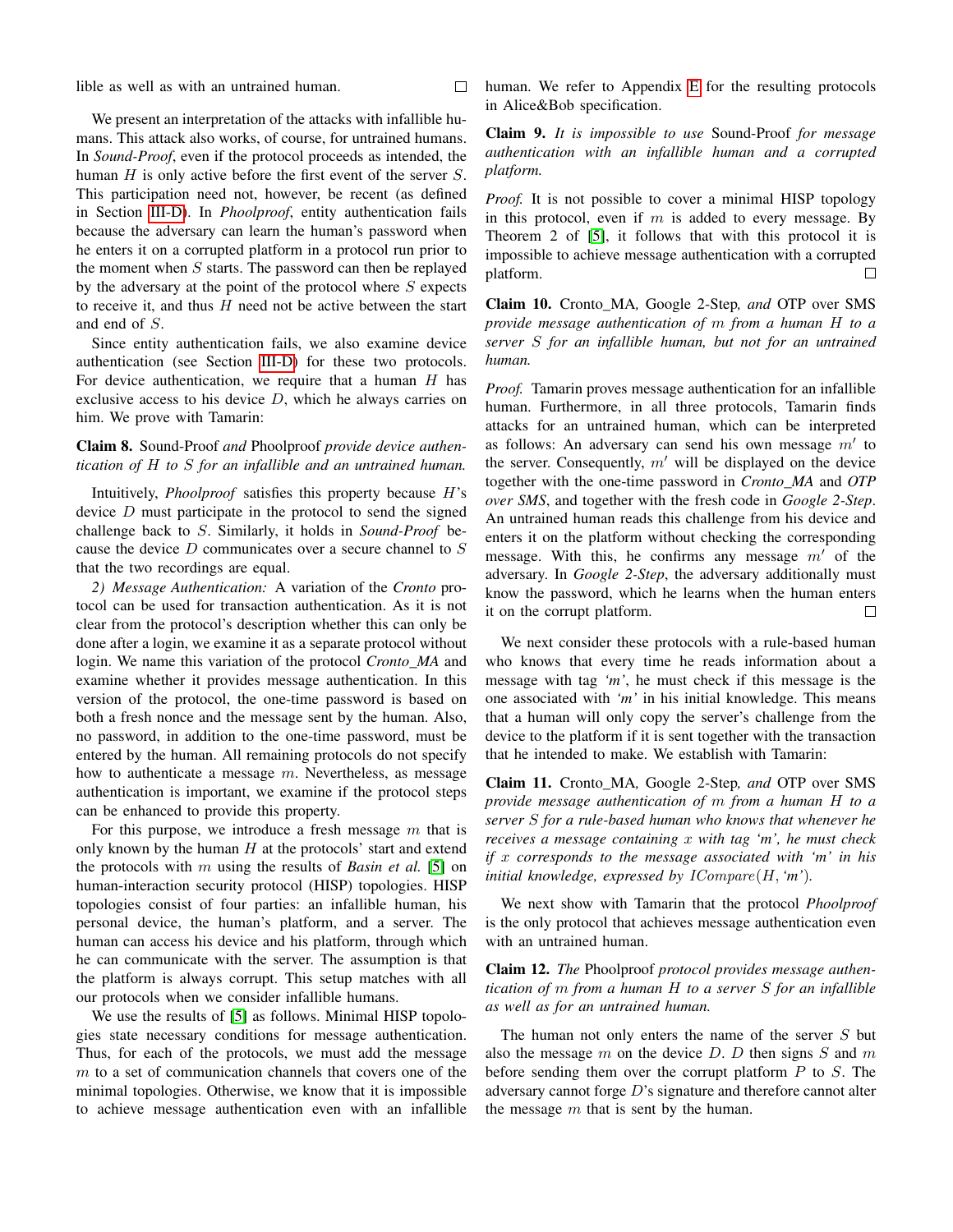## *C. Discussion*

Our case studies show that we can use our model and automated reasoning support to find realistic attacks arising from human errors. We can also use them to compare the resilience of protocols to such attacks, where the protocols exploit different defense mechanisms. Table [I](#page-10-0) shows that three of the six protocols analyzed (*Cronto*, *Google 2-Step*, and *OTP over SMS*) provide entity authentication even with untrained humans. The protocols *Phoolproof* and *Sound-Proof* provide device authentication with untrained humans. *MP-Auth* provides entity and device authentication only with rulebased humans.

*Phoolproof* is the only protocol that provides message authentication with untrained humans. At the other extreme, *Sound-Proof* cannot be used for message authentication at all. All other protocols, except *MP-Auth\_MA*, provide message authentication for rule-based humans, but not for untrained ones. In all of these protocols, the human must check whether a displayed message is one that he has previously sent. We have proposed an improved version of *MP-Auth\_MA* that forces a human to read the display. However, as we have observed, untrained humans can still fail to compare the relevant parts.

The *Cronto* and *Phoolproof* protocols have been rated equal in all security categories by *Bonneau et al.* [\[8\]](#page-13-4). By taking human errors into account, we have further differentiated them: While *Cronto* provides entity authentication, *Phoolproof* only provides device authentication. However, if *Phoolproof* was used for message authentication, it would be secure even with untrained humans. In contrast, the variation *Cronto\_MA* only satisfies message authentication with rule-based humans.

## VII. RELATED WORK

<span id="page-12-1"></span>*Smith* [\[26\]](#page-13-20) observed over a decade ago that although the opinion is widely held that many security problems are caused by the interaction of humans with computers, the analysis and design of security protocols usually focus on just the computer parts. Today, human-computer interaction is an active research area, also in the domain of Information Security. We focus here mainly on related work concerned with formal models for Information Security that include fallible humans.

*Carlos et al.* [\[9\]](#page-13-21) model the human formally as part of a security ceremony [\[14\]](#page-13-22) in which a protocol is analyzed. They introduce a human agent that can store knowledge and send and receive messages over different media corresponding to either human-to-human or human-to-machine communication. This is similar to the untrained human that we consider, in that we also model the human's knowledge and rules used to send and receive new knowledge facts. While we use the same channels for all communication, [\[9\]](#page-13-21) distinguishes the events communicated over different media. It is unclear how their framework can be instantiated with an actual security protocol. Moreover, although they provide a formal human model, human errors are not explicitly covered.

*Rukšenas et al. ˙* [\[24\]](#page-13-23) propose a formal human model that allows for human errors. Their focus is on finding errors that stem from the design of the interface between a standard human user and a system. They do not consider communication protocols. Rather, they consider scenarios where the interaction between one system, one human (and his interpretation of the system), and one specific adversary is analyzed.

*Beckert and Beuster* [\[7\]](#page-13-24) share a similar viewpoint to [\[24\]](#page-13-23) in that they also examine scenarios with human-machine interfaces. They give a formal semantics to a known psychological human model, a variation of the GOMS model [\[15\]](#page-13-25), and also model the user's assumptions about the application. The resulting model of human-computer interaction consists of the human model, the user's assumptions, and a formal application model. When reasoning about human errors, they use what we called the skilled human model in Section [II.](#page-2-0) That is, they explicitly model that a user can behave incorrectly or that he can misinterpret the system's state.

Both *Rukšenas et al. ˙* [\[24\]](#page-13-23) and *Beckert and Beuster* [\[7\]](#page-13-24) only consider scenarios with a fixed number of agents. In contrast, our model allows arbitrary many instantiations of the roles and of untrained humans and supports unbounded verification.

## VIII. CONCLUSION

<span id="page-12-2"></span>We have formalized security protocols with fallible humans, mechanized their analysis within the Tamarin tool, and conducted case studies on various authentication protocols. We demonstrated that our model can be used to analyze what guidelines must be given for humans to securely execute a protocol. Such insights can serve as a starting point to prioritize the security information that must be given to non-expert users in practice. We also showed that our model allows us to make fine distinctions between protocols that were previously considered equally secure. The consideration of human errors therefore adds a new dimension to the classification of security protocols.

There are several directions for future work and we highlight two of them. First we have formalized guidelines for rulebased humans that have proven useful for our case studies. Nevertheless, other guidelines are conceivable. However, to develop and compare guidelines, we must first find useful evaluation criteria.

Second we have presented two approaches for human error analysis based on skilled and rule-based humans. However, most humans do not neatly fit into one of these types. A more realistic human error model should consider the combination of the skilled and rule-based approaches. However, such a model dramatically increases the number of possible system behaviors and we must therefore find strategies to cope with the resulting verification complexity.

#### **REFERENCES**

- <span id="page-12-4"></span>[1] Cronto. [http://www.cronto.com/.](http://www.cronto.com/)
- <span id="page-12-5"></span>[2] Google 2-step. [https://www.google.com/landing/2step/.](https://www.google.com/landing/2step/)
- <span id="page-12-3"></span>[3] Martín Abadi and Cédric Fournet. Mobile Values, New Names, and Secure Communication. *SIGPLAN Not.*, 36(3):104–115, January 2001.
- <span id="page-12-0"></span>[4] Mohamed Alsharnouby, Furkan Alaca, and Sonia Chiasson. Why phishing still works: User strategies for combating phishing attacks. *Int. J. Hum.-Comput. Stud.*, 82:69–82, 2015.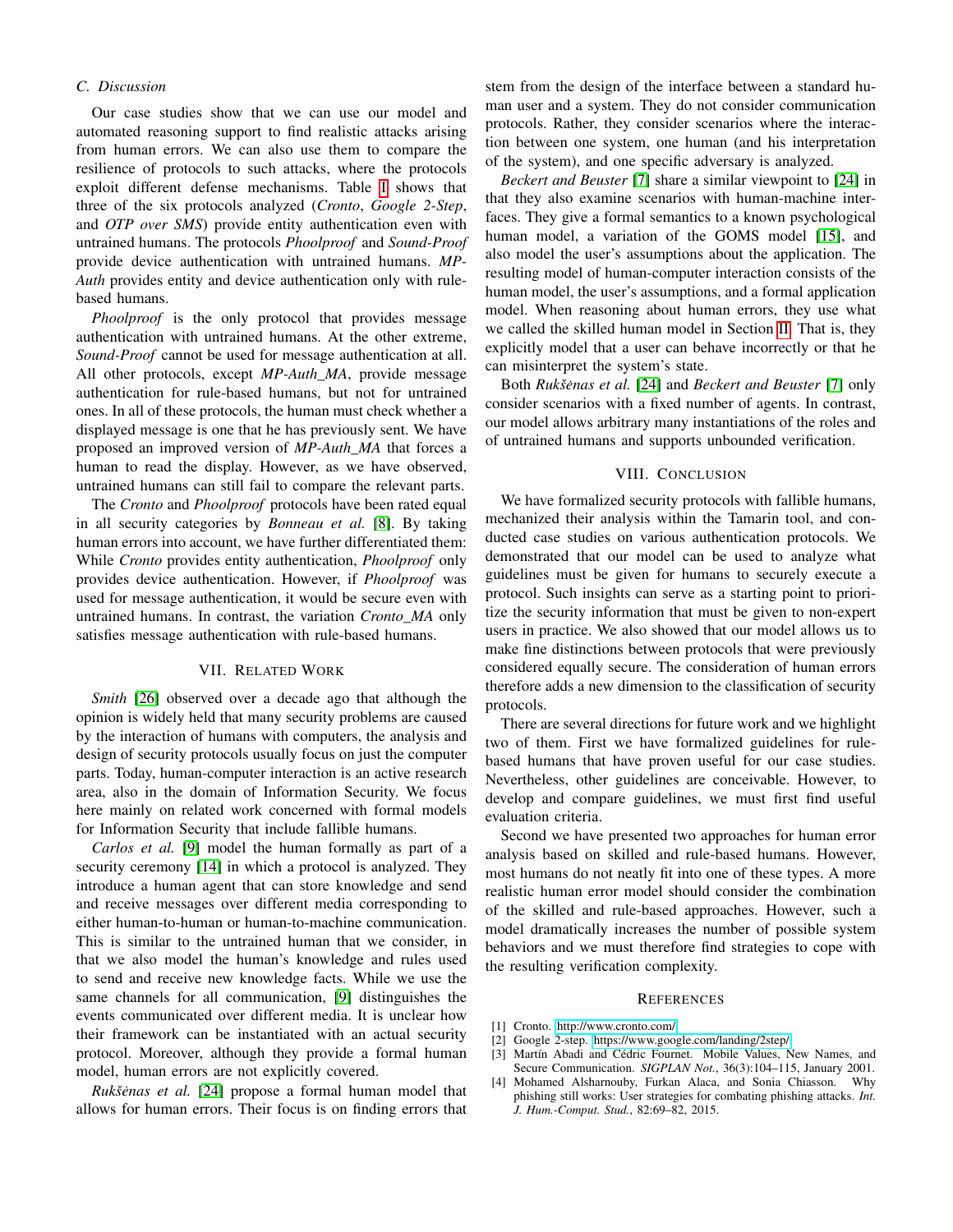- <span id="page-13-6"></span>[5] David Basin, Saša Radomirović, and Michael Schläpfer. A Complete Characterization of Secure Human-Server Communication. In *28th IEEE Computer Security Foundations Symposium (CSF 2015)*. IEEE Computer Society, 2015.
- <span id="page-13-17"></span>[6] David Basin, Saša Radomirović, and Lara Schmid. Modeling Human Errors in Security Protocols (Full Version). Available with Tamarin specification files at [http://www.infsec.ethz.ch/research/projects/hisp.html.](http://www.infsec.ethz.ch/research/projects/hisp.html)
- <span id="page-13-24"></span>[7] Bernhard Beckert and Gerd Beuster. A method for formalizing, analyzing, and verifying secure user interfaces. In *Formal methods and software engineering*, pages 55–73. Springer, 2006.
- <span id="page-13-4"></span>[8] Joseph Bonneau, Cormac Herley, Paul C. van Oorschot, and Frank Stajano. The Quest to Replace Passwords: A Framework for Comparative Evaluation of Web Authentication Schemes. In *Proceedings of the 2012 IEEE Symposium on Security and Privacy*, pages 553–567, Washington, DC, USA, 2012. IEEE Computer Society.
- <span id="page-13-21"></span>[9] Marcelo Carlomagno Carlos, Jean Everson Martina, Geraint Price, and Ricardo Felipe Custódio. A proposed framework for analysing security ceremonies. In *Proceedings of the International Conference on Security and Cryptography (SECRYPT 2012)*, pages 440–445, 2012.
- <span id="page-13-1"></span>[10] Lorrie Faith Cranor. A framework for reasoning about the human in the loop. In *Proceedings of the 1st Conference on Usability, Psychology, and Security*, UPSEC'08, pages 1:1–1:15, Berkeley, CA, USA, 2008. USENIX Association.
- <span id="page-13-26"></span>[11] Cas Cremers and Sjouke Mauw. *Operational Semantics and Verification of Security Protocols*. Information Security and Cryptography. Springer, 2012.
- <span id="page-13-0"></span>[12] Rachna Dhamija, J. D. Tygar, and Marti A. Hearst. Why phishing works. In Rebecca E. Grinter, Tom Rodden, Paul M. Aoki, Edward Cutrell, Robin Jeffries, and Gary M. Olson, editors, *Proceedings of the 2006 Conference on Human Factors in Computing Systems, CHI 2006, Montréal, Québec, Canada, April 22-27, 2006*, pages 581–590. ACM, 2006.
- <span id="page-13-9"></span>[13] Danny Dolev and Andrew C. Yao. On the security of public key protocols. *Information Theory, IEEE Transactions on*, 29(2):198–208, 1983.
- <span id="page-13-22"></span>[14] Carl M. Ellison. Ceremony design and analysis. *IACR Cryptology ePrint Archive*, 2007:399, 2007.
- <span id="page-13-25"></span>[15] Bonnie E. John and David E. Kieras. The GOMS Family of User Interface Analysis Techniques: Comparison and Contrast. *ACM Trans. Comput.-Hum. Interact.*, 3(4):320–351, December 1996.
- <span id="page-13-19"></span>[16] Nikolaos Karapanos, Claudio Marforio, Claudio Soriente, and Srdjan Capkun. Sound-Proof: Usable Two-Factor Authentication Based on Ambient Sound. In *24th USENIX Security Symposium, USENIX Security 15, Washington, D.C., USA, August 12-14, 2015.*, pages 483–498, 2015.
- <span id="page-13-10"></span>[17] Gavin Lowe. A Hierarchy of Authentication Specifications. In *10th Computer Security Foundations Workshop (CSFW 1997), June 10-12, 1997, Rockport, Massachusetts, USA*, pages 31–44. IEEE Computer Society, 1997.
- <span id="page-13-16"></span>[18] Mohammad Mannan and Paul C. van Oorschot. Leveraging personal devices for stronger password authentication from untrusted computers. *Journal of Computer Security*, 19(4):703–750, 2011.
- <span id="page-13-7"></span>[19] Ueli Maurer and Pierre Schmid. A Calculus for Security Bootstrapping in Distributed Systems. *Journal of Computer Security*, 4(1):55–80, 1996.
- <span id="page-13-2"></span>[20] Simon Meier, Benedikt Schmidt, Cas Cremers, and David Basin. The TAMARIN Prover for the Symbolic Analysis of Security Protocols. In Natasha Sharygina and Helmut Veith, editors, *25th International Conference on Computer Aided Verification (CAV 2013)*, volume 8044 of *LNCS*, pages 696–701, Saint Petersburg, Russia, July 2013. Springer.
- <span id="page-13-11"></span>[21] Alfred J. Menezes, Paul C. Van Oorschot, and Scott A. Vanstone. *Handbook of Applied Cryptography*. CRC Press, Inc., Boca Raton, FL, USA, 1st edition, 1996.
- <span id="page-13-18"></span>[22] Bryan Parno, Cynthia Kuo, and Adrian Perrig. Phoolproof phishing prevention. In *Financial Cryptography and Data Security, 10th International Conference, FC 2006, Revised Selected Papers*, pages 1–19. Springer, 2006.
- <span id="page-13-5"></span>[23] James Reason. *Human Error*. Cambridge University Press, 1990.
- <span id="page-13-23"></span>[24] Rimvydas Rukšėnas, Paul Curzon, and Ann Blandford. Modelling and analysing cognitive causes of security breaches. *Innovations in Systems and Software Engineering*, 4(2):143–160, 2008.
- <span id="page-13-3"></span>[25] Benedikt Schmidt, Simon Meier, Cas Cremers, and David Basin. Automated analysis of Diffie-Hellman Protocols and Advanced Security Properties. In *Proceedings of the 25th IEEE Computer Security Foundations Symposium (CSF 2012)*, pages 78–94, 2012.
- <span id="page-13-20"></span>[26] Sean W. Smith. Humans in the Loop: Human-Computer Interaction and Security. *IEEE Security and Privacy*, 1(3):75–79, May 2003.
- <span id="page-13-8"></span>[27] F. Javier Thayer Fábrega, Jonathan C. Herzog, and Joshua D. Guttman. Strand spaces: Proving security protocols correct. *Journal of Computer Security*, 7(1):191–230, 1999.

#### APPENDIX

#### <span id="page-13-13"></span>*A. Formal Security Properties*

We now formally define all the security properties we used. As in *Lowe* [\[17\]](#page-13-10), we use the actions Running $(A, B, m)$  and Commit $(A, B, m)$  to denote that a non-human agent A has certain beliefs about her apparent communication partner B and about the message m.

*Entity authentication* of an agent  $H$  to another agent  $S$ holds if whenever  $S$  commits to  $H$ ,  $H$  has taken some action between the start of  $S$  and the claim. This corresponds to the *recent aliveness* property of *Cremers and Mauw* [\[11\]](#page-13-26).

<span id="page-13-12"></span>Definition 2. *A protocol model* R *satisfies the* entity authentication *property if*

$$
\forall tr \in TR(\mathcal{R}), S, H, m, tr', tr'' :
$$
  
\n
$$
tr = tr' \cdot \text{Commit}(S, H, m) \cdot tr''
$$
  
\n
$$
\Rightarrow \exists tr_1, tr_2, i, l, P, m_2 : tr' = tr_1 \cdot tr_2 \wedge \text{Start}(S, i) \in tr_1 \wedge
$$
  
\n
$$
(\text{Send}(H, l, P, m_2) \in tr_2 \vee \text{Receive}(H, l, P, m_2) \in tr_2
$$
  
\n
$$
\vee \text{Fresh}(H, m_2) \in tr_2 \vee \text{Start}(H, m_2) \in tr_2).
$$

For the special case of authenticating a human  $H$  to a server S, we define *device authentication*. Under the assumption that  $H$  has exclusive access to a device  $D$  and always carries  $D$ on him, this property holds if: whenever  $S$  commits to  $H$ , the device  $D$  that belongs to  $H$  has performed some action between the start of  $S$  and the claim. To denote that the device  $D$  belongs to the human  $H$ , we introduce the action Device $(H, D)$ .

<span id="page-13-14"></span>Definition 3. *A protocol model* R *satisfies the* device authentication *property if*

$$
\forall tr \in TR(\mathcal{R}), S, H, m, tr', tr'':
$$
  
\n
$$
tr = tr' \cdot \text{Commit}(S, H, m) \cdot tr''
$$
  
\n
$$
\Rightarrow \exists tr_1, tr_2, D, i, l, P, m_2 : tr' = tr_1 \cdot tr_2 \wedge
$$
  
\n
$$
Start(S, i) \in tr_1 \wedge Device(H, D) \in tr' \wedge
$$
  
\n
$$
(\text{Send}(D, l, P, m_2) \in tr_2 \vee Receiver(D, l, P, m_2) \in tr_2
$$
  
\n
$$
\vee \text{Fresh}(D, m_2) \in tr_2 \vee Start(D, m_2) \in tr_2).
$$

<span id="page-13-15"></span>We define *message authentication* from a human H to another agent  $S$  as: whenever  $S$  commits to  $H$  and to a message  $m$ , then  $H$  has previously sent the message  $m$ . More specifically, H could have sent  $m$  as part of a larger, concatenated message. To denote this, we use the function  $\vdash_H$ as introduced in Section [IV-C.](#page-5-1)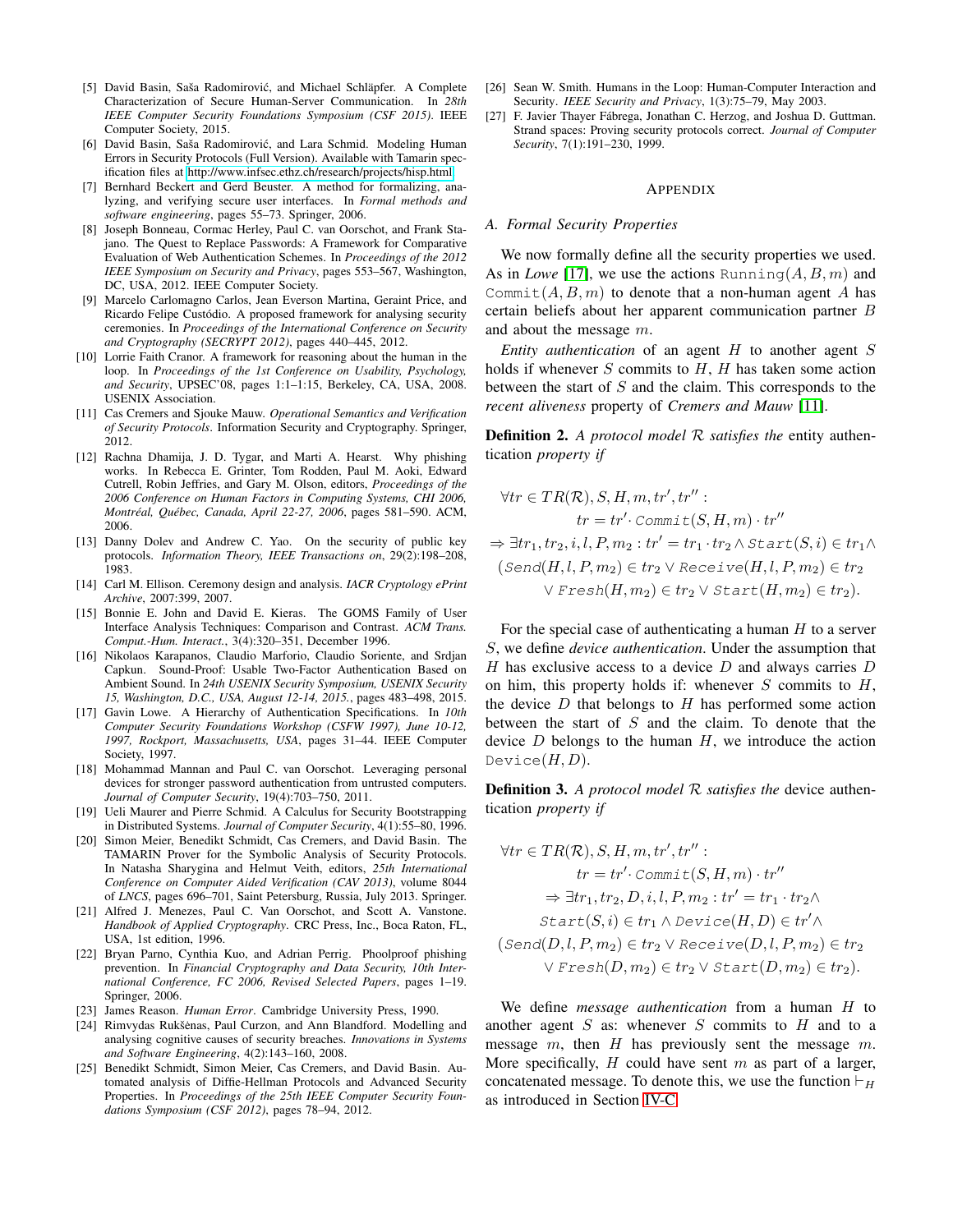Definition 4. *A protocol model* R *satisfies the* message authentication *property if*

$$
\forall tr \in TR(\mathcal{R}), S, H, m, tr', tr'':
$$
  
\n
$$
tr = tr' \cdot \text{Commit}(S, H, m) \cdot tr''
$$
  
\n
$$
\Rightarrow \exists l, P, t', m', t : \text{Send}(H, l, P, \langle t', m' \rangle) \in tr'
$$
  
\n
$$
\wedge \langle t', m' \rangle \vdash_{H} \langle t, m \rangle.
$$

We define a weaker form of *Lowe*'s [\[17\]](#page-13-10) data agreement. *Weak data agreement* between two non-human agents S and R on a message  $m$  holds if: Whenever  $S$  commits to a message m, there is an agent R that has previously claimed Running with respect to the same  $m$ .

<span id="page-14-3"></span>Definition 5. *A protocol model* R *satisfies the* weak data agreement *property if*

$$
\forall tr \in TR(R), S, R', m, tr', tr'' :
$$
  
\n
$$
tr = tr' \cdot \text{Commit}(S, R', m) \cdot tr''
$$
  
\n
$$
\Rightarrow \exists R, S' : \text{Running}(R, S', m) \in tr'.
$$

Note that even though  $S$  can be sure that there is an agent  $R$  with which he agrees on the value of  $m$ , he need not know who  $R$  is. We say agent  $S$  knows with whom he has a weak data agreement if the same property holds and the Running claim is performed by the agent  $R$  to which  $S$  commits.

<span id="page-14-4"></span>Definition 6. *A protocol model* R *satisfies the* weak data agreement *property and agent* S *knows with whom he has an agreement if*

$$
\forall tr \in TR(\mathcal{R}), S, R, m, tr', tr'' :
$$
  
\n
$$
tr = tr' \cdot \text{Commit}(S, R, m) \cdot tr''
$$
  
\n
$$
\Rightarrow \exists S' : \text{Running}(R, S', m) \in tr'.
$$

Finally, for secrecy we define two new actions: The action Secret $(S, m)$  is a claim that denotes that the agent S believes the message m to be secret. The action  $K(m)$  denotes that the adversary knows the message  $m$ . Secrecy holds if whenever an agent  $S$  believes that the message  $m$  is secret, the adversary has not learned the message  $m$ .

<span id="page-14-0"></span>Definition 7. *A protocol model* R *satisfies the* secrecy *property if*

$$
\forall tr \in TR(\mathcal{R}), S, m : \mathsf{Secret}(S,m) \in tr \Rightarrow \mathsf{K}(m) \notin tr.
$$

#### <span id="page-14-2"></span>*B. Remaining Untrained Human Rules*

In Section [IV-A,](#page-5-3) we presented the untrained-human rules for generating fresh facts and storing them in the human's knowledge, as well as for sending and receiving facts over insecure channels. We now present the remaining untrainedhuman rules. Figure [9](#page-14-5) depicts the untrained-human rules for sending and receiving facts over channels that are secure (Rules [\(HR4\)](#page-14-5) and [\(HR5\)](#page-14-5)), authentic (Rules [\(HR6\)](#page-14-5) and [\(HR7\)](#page-14-5)), and confidential (Rules [\(HR8\)](#page-14-5) and [\(HR9\)](#page-14-5)). The only differences are the kind of In and Out facts in the premise and conclusion, respectively. All In and Out facts have the same

<span id="page-14-5"></span>
$$
[!HK(H, \langle t, x \rangle)] \xrightarrow{\text{Send}(H, sec, P, \langle t, x \rangle)} [Out_{sec}(\langle H, P, \langle t, x \rangle \rangle)]
$$
 (HR4)

$$
[\ln_{sec}(\langle P, H, \langle t, x \rangle \rangle)] \xrightarrow{\text{Receive}(H, sec, P, \langle t, x \rangle)} [\text{HK}(H, \langle t, x \rangle)] \quad \text{(HR5)}
$$

$$
[!HK(H, \langle t, x \rangle)] \xrightarrow{\text{Send}(H, \text{auth}, P, \langle t, x \rangle)} [Out_{\text{auth}}(\langle H, P, \langle t, x \rangle \rangle)]
$$
 (HR6)

$$
[\ln_{auth}(\langle P, H, \langle t, x \rangle \rangle)] \xrightarrow{\text{Receive}(H,auth, P, \langle t, x \rangle)} \text{[IHK(H, \langle t, x \rangle)]} \text{ (HR7)}
$$

$$
[!HK(H, \langle t, x \rangle)] \xrightarrow{\text{Send}(H, conf, P, \langle t, x \rangle)} [Out_{conf}(\langle H, P, \langle t, x \rangle \rangle)]
$$
 (HR8)

$$
[\ln_{conf}(\langle P, H, \langle t, x \rangle \rangle)] \xrightarrow{\text{Receive}(H, conf, P, \langle t, x \rangle)} [\text{HK}(H, \langle t, x \rangle)] \quad (\text{HR9})
$$

Fig. 9: Untrained-human rules for sending messages to and receiving messages from secure, authentic, and confidential channels.

structure: The first argument A denotes the sender, the second argument  $B$  the receiver, and the third one the message  $m$ with its tag  $t$ .

## <span id="page-14-1"></span>*C. Tags*

We formally define how tags are assigned to the terms in the protocol specification. We only need the tags to denote the human's interpretation of messages. A human can only concatenate messages and split concatenated messages. Therefore, we define a tagging function that gives an interpretation to the messages that are part of a larger concatenated term.

First, we define a function  $t(m)$  that assigns a tag to every atomic message m. That is, every public and fresh constant as well as every variable and function symbol is assigned a unique tag. We then inductively define tags for composed messages as follows. Whenever a message consists of a function f applied to arguments  $a_1, ..., a_n$ , the message's tag consists of the tag for the function symbol  $f$  concatenated with the tags of  $a_1, ..., a_n$ . We then map the resulting concatenated tags to public constants. Finally, we define the function  $Taq(m)$ . If the top level function of a message  $m$  consists of a pairing function with arguments  $m_1$  and  $m_2$ , then the final tag of m is a pair consisting of the tags of  $m_1$  and  $m_2$ . Whenever the top level function is not a pair, the message is tagged with the public constant as previously defined.

Formally, we first choose an injective function  $t(m) : \Sigma \cup$  $X \to \mathcal{L}$  that assigns a unique term from the countably infinite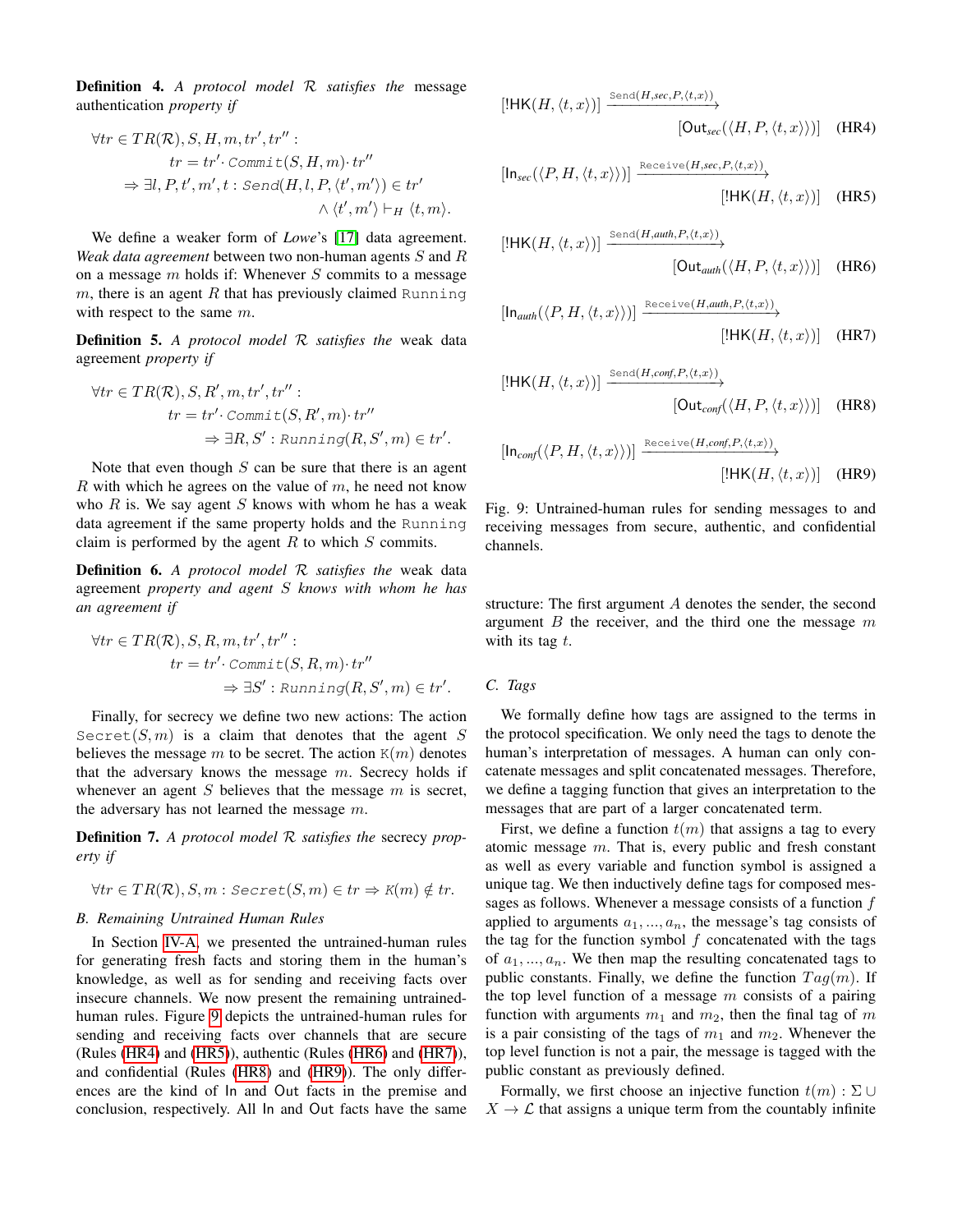set of tags  $\mathcal L$  to every symbol in  $\Sigma$  and X. Then we inductively define the injective function  $T(m) : \mathcal{T}_{\Sigma}(X) \to \mathcal{L}^*$  as follows.

$$
T(m) = \begin{cases} t(m) & \text{if } m \in \Sigma \cup X \\ t(f) \cdot T(a_1) \cdot \ldots \cdot T(a_n) & \text{if } m = f(a_1, \ldots, a_n), \\ & f \in F_{sym}, a_i \in \mathcal{T}_{\Sigma}(X). \end{cases}
$$

This function assigns to every term  $m$  a sequence of tags. Since  $\mathcal{L}^*$  and  $\mathcal{C}_{pub}$  are countably infinite sets, there is an injective function  $i: \mathcal{L}^* \to \mathcal{C}_{pub}$ . We define  $preTag(m):$  $\mathcal{T}_{\Sigma}(X) \to \mathcal{C}_{pub}$  as a composition of the functions i and T. Finally, we construct an injective function

$$
Tag(m): \mathcal{T}_{\Sigma}(X) \to \mathcal{T}_{\mathcal{C}_{pub} \cup \{\text{pair}\}}(X)
$$

such that  $Tag(m)$  satisfies the equation  $Tag(\langle m_1, m_2 \rangle)$  =  $\langle Tag(m_1), Tag(m_2)\rangle$ . The construction is given by

$$
Tag(m) = \begin{cases} \langle Tag(m_1), Tag(m_2) \rangle & \text{if } m = \langle m_1, m_2 \rangle \\ preTag(m) & \text{otherwise.} \end{cases}
$$

## <span id="page-15-0"></span>*D. MP-Auth\_MA with Rule-Based Humans*

We give a precise statement and proof for the fact that *MP-Auth\_MA* does not provide message authentication from a human to a server for any rule-based human with the given guidelines in our model.

The purpose of the *MP-Auth\_MA* protocol is the authenticated transmission of a message from the human  $H$  to the server S. The associated security property, message authentication, is formally stated in Definition [4.](#page-13-15) This property is trivially satisfied if S never performs a commit claim. A guideline that prevents the execution of the protocol leads therefore to a trivially satisfied authentication claim. Such a guideline is not useful, however, since it does not achieve the protocol's purpose. We are therefore only interested in guidelines that allow the human to execute the protocol in a manner that the protocol's purpose is achieved. Formally, for every security property that is universally quantified over the set of all protocol traces we define a corresponding functionality property that is existentially quantified over the set of all protocol traces. For example, the functionality property of a message authentication protocol is satisfied if there exists a trace that reaches the commit claim and satisfies message authentication. We then say that a protocol *non-vacuously satisfies* a security property, if it satisfies both the security property and the corresponding functionality property.

We can now state the claim that our exemplary set of guidelines is insufficient for *MP-Auth\_MA* to satisfy message authentication from the human to the server.

Claim 13. *There is no combination of the* NoTell*,* NoTellExcept*,* NoGet*, and* ICompare *guidelines for the rulebased human such that* MP-Auth\_MA *non-vacuously satisfies message authentication from the human to the server.*

*Proof.* We show that for all combinations of our exemplary predicates, the protocol does not satisfy the message authentication property or does not satisfy the corresponding functionality property.

Let *'Human'* be a rule-based human that behaves according to a combination of the exemplary guidelines.

Consider the trace AT shown in Figure [10.](#page-16-1) The trace is valid if the *MP-Auth\_MA* protocol is executed with the untrained human agent. The trace does not satisfy the message authentication property stated in Definition [4,](#page-13-15) because it contains a Commit action, but no corresponding Send action. By Claims [14,](#page-15-1) [15,](#page-15-2) [17](#page-16-2) and [19](#page-16-3) below, AT satisfies all combinations of predicates that do not include NoTell(*'Human'*, *'OK'*) and  $No\,Tell'Except('Human', 'OK', E),$  for  $E \in \mathcal{E}$ {*'OK','P','S','m','idH','idS'*}. Therefore, for all these combinations, the protocol does not satisfy the message authentication property.

It remains to consider combinations of predicates that include NoTell(*'Human'*, *'OK'*) or NoTellExcept(*'Human'*, *'OK'*, E) for some  $E \in \{^{\cdot}OK', 'P', 'S', 'm', 'idH', 'idS'\}.$  We show for each of these predicates that the protocol violates the message authentication functionality property.

By Definition [4,](#page-13-15) a necessary requirement for the *MP-Auth MA* protocol to non-vacuously satisfy the message authentication property is that the server reaches the specified Commit action. For simplicity, we call this the  $Functional$ predicate:

 $Functional(S, H, m, tr) := \exists \text{Commit}(S, H, m) \in tr.$ 

By Claims [16](#page-16-4) and [18,](#page-16-5) NoTell(*'Human'*, *'OK'*) and  $No\,TellException('Human', 'OK', E)$  for all  $E \in \{^{\cdot}OK', 'P', 'S', 'm', 'idH', 'idS'\}$  contradict the *Functional* predicate. Thus the *MP-Auth\_MA* protocol does not nonvacuously satisfy the message authentication property for any combination of our examplary predicates.  $\Box$ 

The following claims are used in the proof of the preceding claim.

<span id="page-15-1"></span>Claim 14. *The attack trace* AT *satisfies the predicate* NoGet(*'Human'*, x) *and the predicate* ICompare(*'Human'*, x) *for any tag* x*.*

*Proof.* As there are no Receive events of the human *'Human'* in the attack trace, the predicates are satisfied for any tag  $x$ .  $\Box$ 

Consequently, NoGet and ICompare do not avoid the attack trace AT. Next, we consider NoTell and NoTellExcept. Because there is a Send(*'Human'*, *sec*,  $D$ ,  $\langle 'OK', OK \rangle$ ) event in  $AT$ , we distinguish between the case where the tag is equal to *'OK'* and the case where it is not. We start with the latter.

<span id="page-15-2"></span>Claim 15. *The attack trace* AT *satisfies the predicate* NoTell(*'Human'*, x) *and the predicate* NoTellExcept(*'Human'*, x, E) *for any tag* E *and for any tag* x *that is not equal to 'OK'.*

*Proof.* As there are no Send events of the human *'Human'* for a tag  $x$  which is unequal to  $'OK'$ , the predicates are satisfied for any E and any x unequal to *'OK'*. $\Box$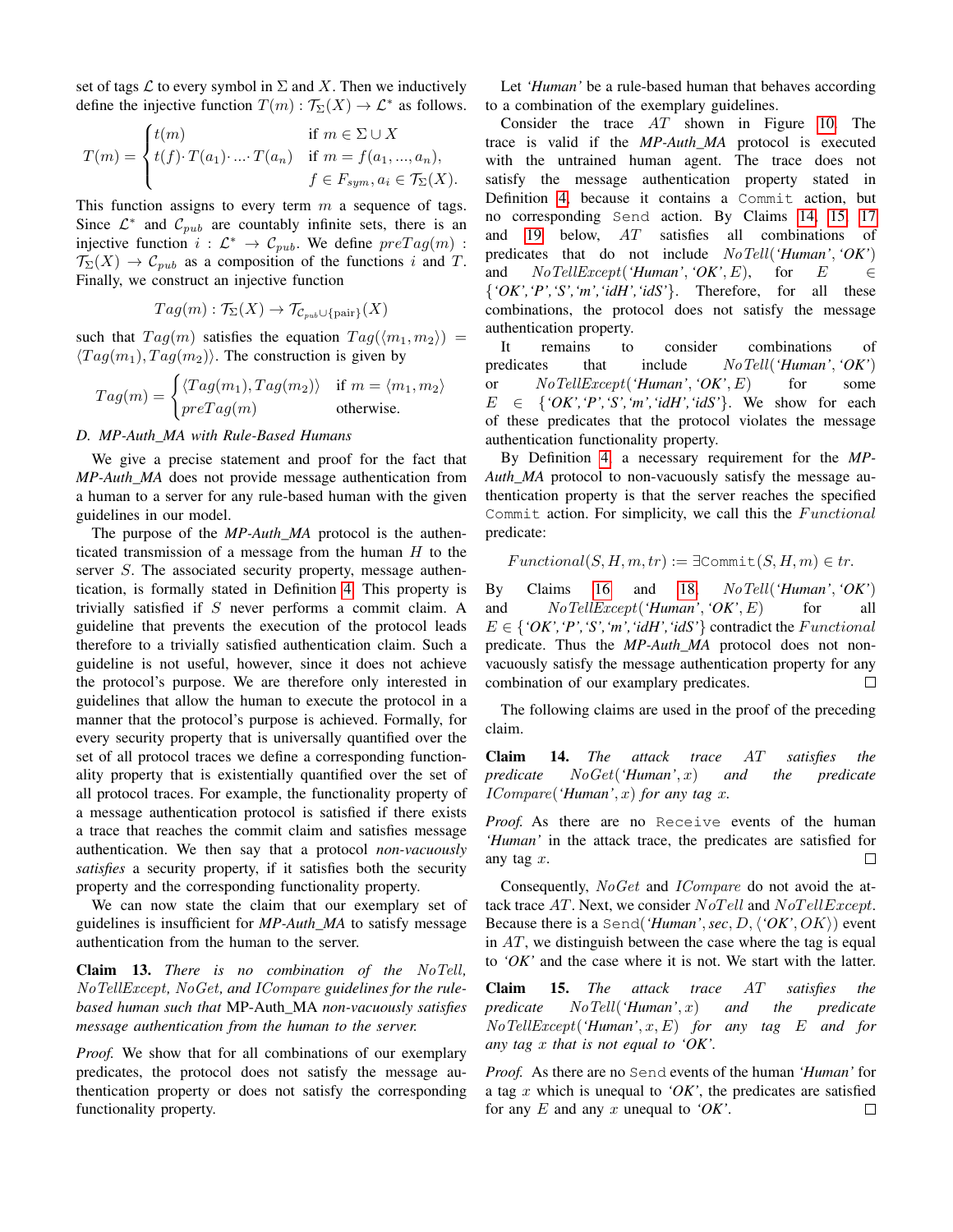<span id="page-16-1"></span> $AT = [\{\text{InitK}('Human', \langle 'OK', OK \rangle),\$ InitK(*'Human'*,h*'D'*, Di), InitK(*'Human'*,h*'P'*, Pi), InitK(*'Human'*,h*'S'*, Si),  $InitK('Human', \langle 'm', mH \rangle),$ InitK('Human',  $\langle 'idH', idH' \rangle$ ),  $InitK( 'Human', \langle 'idS', idS' \rangle )\}^b,$  ${\{\text{Start}(S, \langle skS, 'Human', idS, idH, rS, rD \rangle)\}}^b,$  ${\{\text{Start}(D, \langle 'Human', idH, pk(sks), idS, S, rS, rD \rangle)\}}^b,$  $\{\mathop{\mathrm{Receive}}(S, ins, P, m)\}^b,$  ${\rm \{\texttt{Fresh}(}S, rS_2)\}^b,$  $\{\text{Send}(S, ins, P, \text{senc}(\langle m, rS_2 \rangle, f(rS, rD)))\}^b,$  $\{\text{Receive}(D, ins, P, \text{senc}(\langle m, rS_2 \rangle, f(rS, rD)))\}^b,$  $\{\text{Send}(D, sec, 'Human', \langle 'm', m \rangle)\}^b,$  $\{\text{Send}(\textit{'Human'}, sec, D, \langle \textit{'OK'}, OK \rangle)\}^b,$  $\{ \text{Receive}(D, sec, 'Human', \langle 'OK', OK' \rangle) \}^b,$  ${\sf \{Send}(D, ins, P, \text{senc}(f(m, rS_2), f(rS, rD)))\}^b,$  $\{\text{Receive}(S, ins, P, \text{senc}(f(m, rS_2), f(rS, rD)))\}^b,$  $\{\text{Commit}(S, 'Human', m)\}^b$ 

Fig. 10: A trace of *MP-Auth\_MA* violating message authentication. Multisets are denoted by  $\{\}^b$ .

We now consider the special case where the tag is equal to *'OK'*. We establish with Tamarin:

<span id="page-16-4"></span>Claim 16. NoTell(*'Human'*, *'OK'*) *contradicts the* F unctional *predicate of the protocol.*

For this reason, NoTell(*'Human'*, *'OK'*) is not applicable. It remains to show what happens with NoTellExcept(*'Human'*, *'OK'*, E). We first distinguish the case where E corresponds to the tag that *'Human'* associates with his device.

<span id="page-16-2"></span>Claim 17. *The attack trace* AT *is not excluded by the predicate* NoTellExcept(*'Human'*, *'OK'*, *'D'*) *where 'D' is the tag that the human associates with his device in the initial knowledge.*

*Proof.* The attack trace AT satisfies the trace because the human only sends *'OK'* to the device on a secure channel.  $\square$ 

Next, we analyze the case where  $E$  corresponds to any other tag that appears in the initial knowledge of *'Human'*. We establish with Tamarin:

<span id="page-16-5"></span>Claim 18. NoTellExcept(*'Human'*, *'OK'*, E) *with the*  $tag E \in \{^{\circ}OK', 'P', 'S', 'm', 'idH', 'idS' \}$ *, contradicts the* F unctional *predicate of the protocol.*

Finally, we consider the case where  $E$  corresponds to any

<span id="page-16-6"></span>0. H : knows $(D, P, S, pw, idH)$ 0.  $D: \text{knows}(H, k_{DS})$ 0. S : knows $(H, D, pw, idH, k_{DS})$ 1. H  $\rightarrow\rightarrow$  P : S, idH 2. P  $\circ \rightarrow \bullet$  S : idH 3. S  $\leftrightarrow$  P : fresh $(r)$ .senc $(r, k_{DS})$ 4. **P**  $\rightarrow \bullet$  **D** : senc $(r, k_{DS})$ 5. D $\rightarrow\bullet$  H :  $otpw(r)$ 6. H  $\rightarrow\rightarrow$  P : pw, otpw(r) 7. **P**  $\rightarrow\rightarrow\bullet$  S :  $pw, otpw(r)$ Fig. 11: Protocol *Cronto*

other tag that is not appearing in the initial knowledge of *'Human'*.

<span id="page-16-3"></span>Claim 19. *The attack trace* AT *is not excluded by the predicate*  $No TellExcept('Human', 'OK', E) with a tag E \notin$ {*'OK','D','P','S','m','idH','idS'*}*.*

Proof. The implication in the definition of NoTellExcept is alway true if its third argument is not a tag that appears in the human's initial knowledge. Therefore, for  $E \notin$ {*'OK','D','P','S','m','idH','idS'*}, all traces are allowed and the attack trace  $AT$  is not excluded.  $\Box$ 

#### <span id="page-16-0"></span>*E. Case Study Protocols*

We now provide more details on the protocols used in Section [VI.](#page-9-0) As already stated, in all the protocols a human H wants to authenticate to a server  $S$ . For this purpose he has access to a platform  $P$  and exclusive access to a personal device D. Moreover,  $idH$  is always the human's identity,  $pw$ a password, and otpw a one-time password that is freshly generated in each run. Recall, that when not stated otherwise, we assume the channels between  $H$  and  $P$  as well as the channels between  $H$  and  $D$  to be secure. Further, we model a TLS connection between  $P$  and  $S$  by assuming that the first message from  $P$  to  $S$  is sent on a confidential channel and the subsequent messages on a secure channel.

A variation of the protocol *Cronto* can be used for transaction authentication. We call this version *Cronto\_MA* because we examine if it satisfies the message authentication property. In all the other protocols, depicted in Figures  $13-16$ , m denotes the message that we have explicitly added to examine message authentication (see Section [VI-B2\)](#page-11-0). This means that in the original versions of the protocols  $m$  is empty.

All the protocols except for *Phoolproof* start with the human entering his identity and the name of the server he wants to contact on the platform  $P$ . Afterward,  $P$  relays the identity of  $H$  to the server  $S$ .

*1) Cronto:* In this protocol, shown in Figure [11,](#page-16-6) the server shares a secret key  $k_{DS}$  with the device. After having received the human's identity, the server  $S$  generates a fresh nonce r and encrypts it with  $k_{DS}$  in the form of a cryptogram. S then sends the cryptogram to  $P$  where it is displayed for the human. The human uses the device  $D$  to scan the cryptogram. We assume that the scanning of the graphic is done over a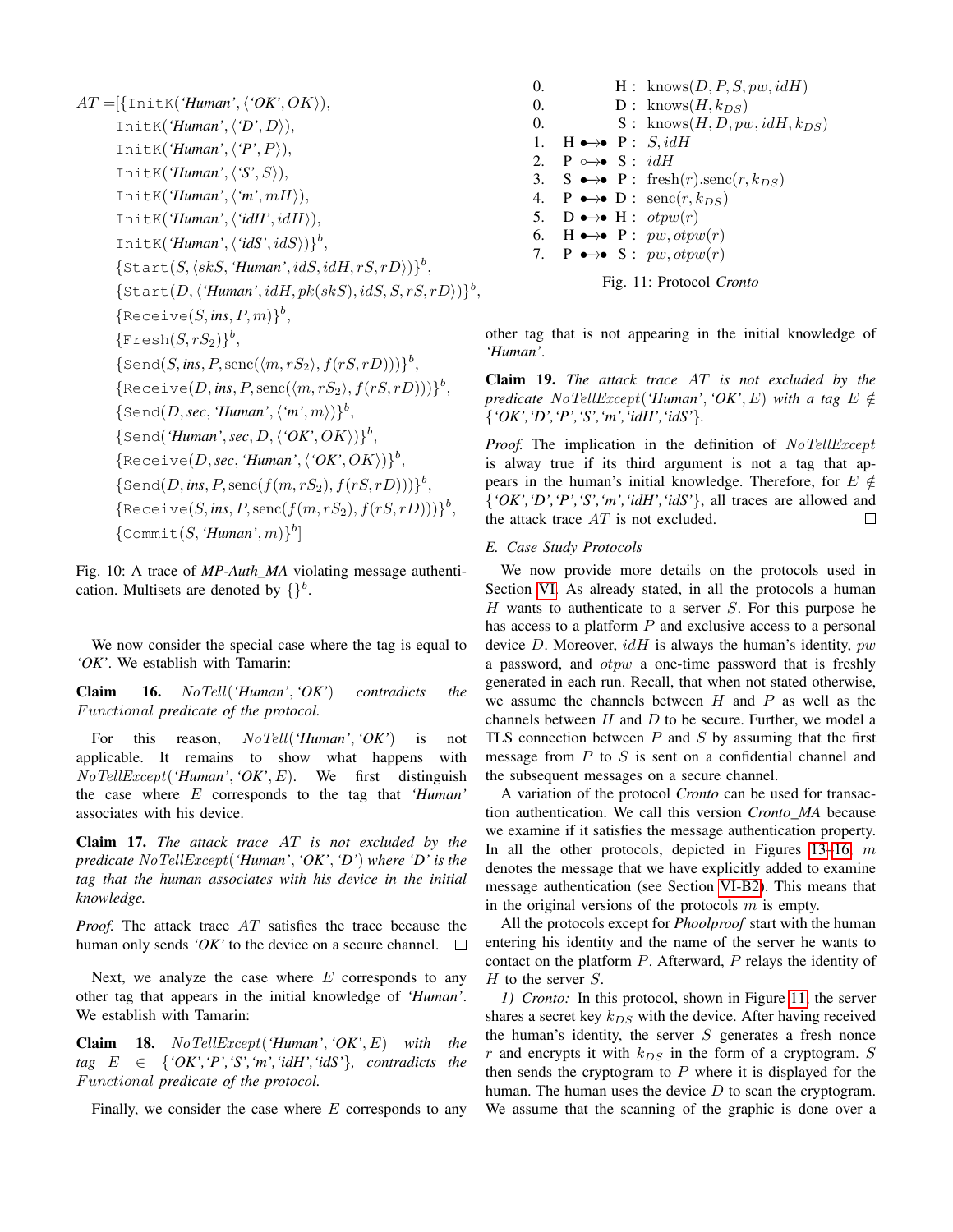<span id="page-17-1"></span>

| 0.<br>0.<br>0.<br>1.<br>2.<br>3.<br>4.<br>5. | $P \rightarrow \bullet S : idH, m$     | $H: \text{knows}(D, P, S, m, idH)$<br>$D:$ knows $(H, k_{DS})$<br>$S:$ knows $(H, D, idH, k_{DS})$<br>$H \rightarrow \bullet \quad P : idH, S, m$<br>$S \leftrightarrow \text{P}: \text{ fresh}(r). \text{senc}(\langle r, m \rangle, k_{DS})$<br>$P \leftrightarrow D : \text{senc}(\langle r, m \rangle, k_{DS})$<br>$D \rightarrow \bullet H : m, otpw(r,m)$<br>6. H $\bullet \rightarrow \bullet$ P : otpw(r, m)<br>7. <b>P</b> $\rightarrow\bullet$ <b>S</b> : <i>otpw</i> ( <i>r</i> , <i>m</i> )<br>Fig. 12: Protocol Cronto_MA |
|----------------------------------------------|----------------------------------------|----------------------------------------------------------------------------------------------------------------------------------------------------------------------------------------------------------------------------------------------------------------------------------------------------------------------------------------------------------------------------------------------------------------------------------------------------------------------------------------------------------------------------------------|
| 0.                                           |                                        | $H: \text{knows}(P, D, S, pw, m, idH)$                                                                                                                                                                                                                                                                                                                                                                                                                                                                                                 |
| 0.                                           |                                        | $D:$ knows $(H)$                                                                                                                                                                                                                                                                                                                                                                                                                                                                                                                       |
| 0.                                           |                                        | $S:$ knows $(H, pw, D, idH)$                                                                                                                                                                                                                                                                                                                                                                                                                                                                                                           |
| 1.                                           |                                        | $H \rightarrow \bullet \quad P : S, idH, pw, m$                                                                                                                                                                                                                                                                                                                                                                                                                                                                                        |
| 2.                                           | $P \rightarrow \bullet S : idH, m$     |                                                                                                                                                                                                                                                                                                                                                                                                                                                                                                                                        |
| 3.                                           |                                        | $S \rightarrow \bullet D : \text{ fresh}(c).c, m$                                                                                                                                                                                                                                                                                                                                                                                                                                                                                      |
| 4.                                           | $D \leftrightarrow M : c, m$           |                                                                                                                                                                                                                                                                                                                                                                                                                                                                                                                                        |
| 5.                                           | $H \rightarrow \bullet \quad P : S, c$ |                                                                                                                                                                                                                                                                                                                                                                                                                                                                                                                                        |
| 6.                                           | $P \rightarrow \bullet S : c, pw, m$   |                                                                                                                                                                                                                                                                                                                                                                                                                                                                                                                                        |

<span id="page-17-0"></span>Fig. 13: Protocol *Google 2-Step*

secure channel from  $P$  to  $D$ .  $D$  decrypts the cryptogram with the known key and computes a one-time password from the retrieved  $r$  that it displays to the human.  $H$  then enters the one-time password together with his password on  $P$ , which relays it to S.

*Cronto\_MA*, depicted in Figure [12,](#page-17-1) denotes the version of the protocol that can be used for transaction authentication. The human  $H$  first enters his identity  $idH$ , the server  $S$ he wants to contact, and a message  $m$  on the platform  $P$ . Afterward,  $P$  relays  $idH$  and  $m$  to the server  $S$  and  $S$ computes a fresh nonce r. In contrast to *Cronto* for entity authentication, Figure [11,](#page-16-6)  $S$  computes the cryptogram over both the nonce  $r$  and the message  $m$ . The result is again sent to  $P$  and scanned with the device  $D$ , which decrypts it. The one-time password that  $D$  computes next also contains the nonce  $r$  and the message  $m$  that  $H$  sent.  $D$  displays the onetime password together with  $m$  to  $H$ .  $H$  checks if it is the right m and if it is he enters  $otpw$  on P which relays it to S.

*2) Google 2-Step:* Figure [13](#page-17-0) depicts Google's two-factor authentication. Upon being contacted by the platform  $P$  of the human  $H$ , the server  $S$  generates a fresh code  $c$ . The code is then sent to the device  $D$ , for example by SMS, i.e., by text message. We assume a confidential SMS channel. In the final steps, the human reads the code from the device, enters it on P, and P sends the code and the password to the server.

*3) OTP over SMS:* Figure [14](#page-17-2) models the protocol *OTP over SMS* in which the server S sends a one-time password to the human's device D. *Bonneau et al.* [\[8\]](#page-13-4) do not describe a specific protocol that they have in mind but rather say that onetime passwords can be used in different ways. Among others, it is pointed out that they can be used as a second factor.

<span id="page-17-3"></span><span id="page-17-2"></span>

|    | 0.<br>$\text{knows}(D, P, S, m, idH)$<br>H:                                                |
|----|--------------------------------------------------------------------------------------------|
|    | 0.<br>$\mathrm{knows}(H)$<br>D:                                                            |
|    | $S:$ knows $(H, D, idH)$<br>0.                                                             |
|    | $H \rightarrow \bullet \quad P : S, idH, m$<br>1.                                          |
|    | $P \rightarrow \bullet S : idH, m$<br>2.                                                   |
|    | $S \rightarrow \bullet D : \text{ fresh}(otpw).otpw, m$<br>3.                              |
|    | 4.<br>$D \rightarrow\bullet H : otpw, m$                                                   |
|    | 5.<br>$H \rightarrow \bullet \quad P : \text{otp}$                                         |
|    | 6.<br>$P \rightarrow \bullet S : m, otpw$                                                  |
|    | Fig. 14: Protocol OTP over SMS                                                             |
| 0. | knows(D, P, S, pw, m, idH)<br>H:                                                           |
| 0. | $\text{knows}(H, S, skD, idH, \text{pk}(skS))$<br>D:                                       |
| 0. | $S:$ knows $(H, D, idH, pw, skS, pk(skD))$                                                 |
| 1. | $H \rightarrow \bullet D : S, m$                                                           |
| 2. | $D \rightarrow \bullet \quad P : S$                                                        |
| 3. | $P \rightarrow \infty S$ : 'hello'                                                         |
| 4. | $S \rightarrow \infty P$ : fresh( <i>chall</i> ). <i>chall</i> , sign( <i>chall</i> , skS) |
| 5. | $P \rightarrow \bullet D : \ \text{chall}, \text{sign}(\text{chall}, \text{skS})$          |
| 6. | $D \rightarrow \bullet \quad P: idH, m, sign(\langle idH, chall, m \rangle, skD)$          |
| 7. | $P \rightarrow \bullet S : idH, m, sign(\langle idH, shall, m \rangle, skD)$               |
| 8. | $H \rightarrow \bullet \quad P : pw, idH$                                                  |
| 9. | $P \rightarrow \bullet S : idH, m, pw$                                                     |
|    |                                                                                            |

Fig. 15: Protocol *Phoolproof*

If we use a one-time password as a second factor, together with a normal password, the protocol closely resembles the *Google 2-Step* protocol. For this reason, we chose to model a protocol that uses a one-time password as a single factor. We model the one-time password by a random nonce *otpw* that the server  $S$  freshly generates in each protocol run.  $otpw$  is sent to the device D over an SMS channel, which we assume to be confidential. otpw is then displayed on the device for the human. Finally, the human enters  $otpw$  on the platform, from where it is sent to the server.

*4) Phoolproof:* Figure [15](#page-17-3) depicts *Phoolproof*, the only protocol we examine that does not start with the human telling his platform to which server he wants to connect. Instead, the human selects on his device  $D$  the server  $S$  from a list of registered servers. The device then communicates this choice to the platform  $P$ , over a Bluetooth channel, which we assume to be secure. Next, the platform  $P$  sends a 'hello' message to the sever  $S$ . We assume that the communication between P and S is first insecure and then, from Step 7 onwards, confidential from  $P$  to  $S$ , which models the start of the TLS connection. Upon receiving the initialization message from  $P$ , S sends a signed challenge *chall* over  $P$  to  $D$ .  $D$  then signs the identity of the human  $idH$  and the challenge *chall* and sends  $idH$ , together with the signature, back to  $S$ , again via P. Finally, the human enters his password and  $idH$  on  $P$  and P relays it to the server.

*5) Sound-Proof:* Recall that the idea of *Sound-Proof*, shown in Figure [16,](#page-18-0) is to authenticate a human  $H$  who logs into platform  $P$  by measuring if his device  $D$  is in the proximity